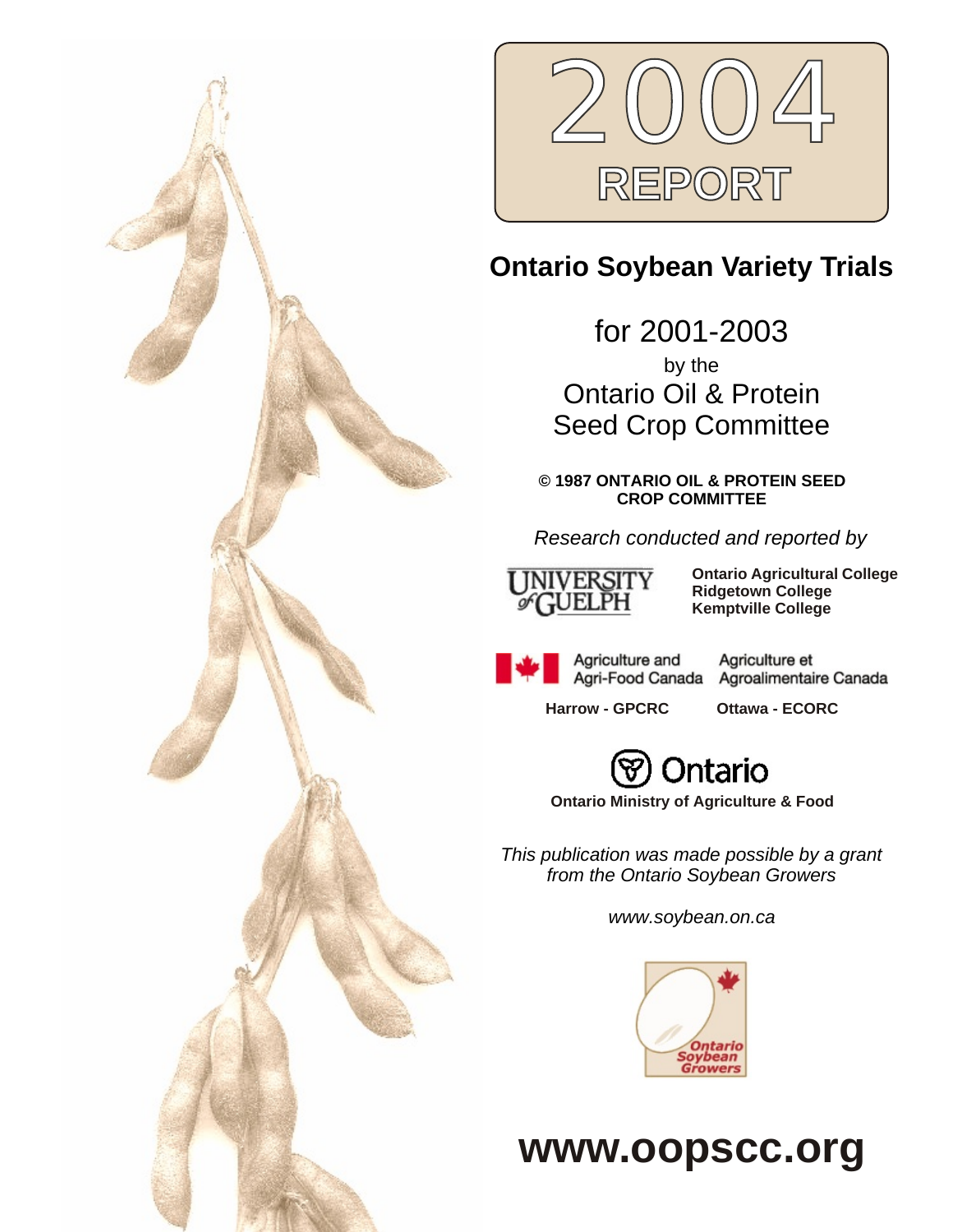### **Ontario Oil & Protein Seed Crop Committee (OOPSCC)**

This organization is made up of representatives of Agriculture & Agri-Food Canada, the University of Guelph, the Ontario Seed Growers Association, the Canadian Seed Trade Association, the Ontario Soybean Growers, OMAF and the Oilseed Crushers. Tests are conducted each year by AAFC research stations at Ottawa and Harrow and the University of Guelph and its regional Colleges at Kemptville and Ridgetown. Information in this brochure as well as additional variety information can be found on the web at www.oopscc.org.

**© (1987) OOPSCC. Any reproduction of this report must include at least an entire table. Requests for reproduction must be made to Soybean Data Coordinator, OOPSCC, Box 947, Harrow ON NOR 1GO, email soyinfo@oopscc.org.**

#### **Copyright/Permission to Reproduce**

Materials in this Publication were produced and/or compiled by the Ontario Oil and Protein Seed Crop Committee for the purpose of providing growers with direct access to information about the soybean varieties. The material in this publication is covered by the provisions of the Copyright Act and by Canadian laws and regulations. Such provisions serve to identify the information source and, in specific instances, to prohibit reproduction of materials in part or whole without written permission from the Ontario Oil and Protein Seed Crop Committee.

# INTERPRETATION OF TABLE 1

### **Notes:**

Varieties with resistance genes for races of the Phytophthora root rot organism in Ontario:

- **1a,1c,1k, 6:** Resistance genes for Phytophthora root rot in Ontario which provide resistance to the pathogen. Rps 1a does not provide protection to most races of the pathogen in Ontario
- **SCN:** Resistant to some races of Soybean Cyst Nematode (SCN) in Ontario.
- **HP:** Varieties with above average protein index (%). See Protein & Oil Index section below.

### **Herbicide Reaction**

- **MS:** Metribuzin herbicide should not be used on these varieties
- **RR:** Roundup Ready<sup>™</sup> (Trademark of Monsanto Company)
- **STS:** Sulfonylurea Tolerant Soybean to Reliance (STS & Reliance are trademarks of E.I. duPont de Nemours & Co.)

### **Heat Unit Grouping**

Using the same crop heat unit system as for corn, each variety is given a heat unit rating based on the relative maturity of that variety in the most recent 2 years of test results. The varieties are placed into groups of 50 heat units. The varieties are sorted in early to late order within the 50 heat unit group. In choosing a variety you should select those varieties approximately equal to or less than the heat units available on your farm.

### **Hilum Colour**

Each soybean seed has a hilum which is the point where it was attached to the pod. Varieties differ in hilum colour and can be either Yellow (Y), Imperfect Yellow (IY), Gray (GR), Buff (BF), Brown (BR), Black (BL), or Imperfect Black (IBL). Hilum colour may also be Light (L). Yellow hilum soybeans are usually the only type accepted for the export market. In certain years discolouration of the hilum of IY varieties can occur and as a result the soybeans may not be acceptable for export markets.

### **Seeds per Kilogram**

This is an estimate of the relative number of seeds of a particular variety in a kilogram of seed based on a 2-year average of data from all locations where a variety was tested. Since seed size can vary from year to year and from seed lot to seed lot these figures should be used as a rough guide only. The actual seed size reported on each seed lot should be used to calculate seeding rate.

### **Phytophthora Root Rot % Plant Loss**

Three year average in a field heavily infested with Phytophthora. Not all races of Phytophthora root rot are found at these sites. The relative ranking of varieties for plant loss may differ in fields that have other races present.

### **Disease Testing Information**

Phytophthora root rot testing is carried out on clay soils infested with common races of Phytophthora at Woodslee and Ottawa. SCN tests are done in collaboration with variety sponsors and the SCN Resistant Variety Development project at GPCRC, Agriculture & Agri-Food Canada, Harrow, ON N0R 1G0. For further information contact the SCN Coordinator at this address. White Mold variety ratings are available for several heat unit areas on the web at www.oopscc.org.

### **Protein & Oil Index**

Protein Index (%) and Oil (%) is obtainable on the web at www.oopscc.org.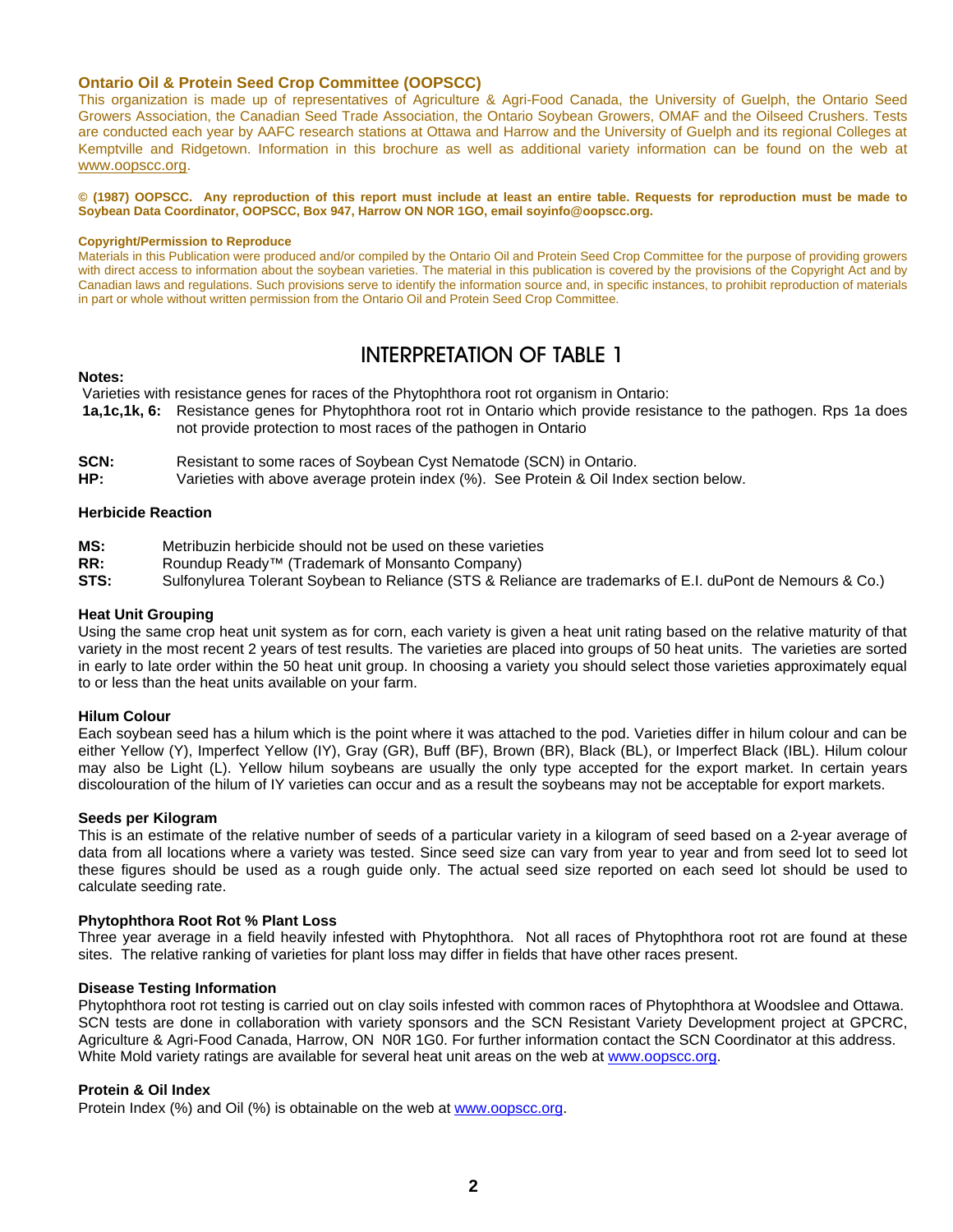# **Table 1. Soybean Variety Performance List and Descriptions**

|                     |                |                  | Heat     |                |              | Phytophthora              |      |                                                     |  |  |
|---------------------|----------------|------------------|----------|----------------|--------------|---------------------------|------|-----------------------------------------------------|--|--|
|                     |                | <b>Herbicide</b> | Unit     | Hilum          | <b>Seeds</b> | Root Rot %                | Seed |                                                     |  |  |
| <b>Variety</b>      | <b>Notes</b>   | Reaction         | Grouping | Colour         | per Kg       | <b>Plant loss</b>         |      | <b>Supply Distributor</b>                           |  |  |
| Gentleman           |                |                  | 2400     | <b>BR</b>      | 6100         | $\ensuremath{\mathsf{3}}$ |      | Semican Inc.                                        |  |  |
| Accord              |                |                  | 2450     | IY             | 6600         | $\overline{\mathbf{4}}$   |      | <b>Advantage Seed Grow&amp;Proc</b>                 |  |  |
| <b>DKB005-51</b>    |                | <b>RR</b>        |          | IY             | 5400         | $\overline{2}$            |      | <b>DEKALB</b>                                       |  |  |
| S00-J4              | 1 <sub>c</sub> | <b>RR</b>        |          | IY             | 6900         | $6\phantom{1}6$           |      | Syngenta Seeds Canada Inc                           |  |  |
| 90A07               |                |                  |          | Y              | 6000         | $6\phantom{1}$            |      | Pioneer Hi-Bred Ltd.                                |  |  |
| <b>AC Proteina</b>  |                | HP               | 2500     | <b>BR</b>      | 6900         | 14                        |      | Semican Inc.                                        |  |  |
| Albinos             |                |                  |          | IY             | 5800         | $\overline{7}$            |      | Semican Inc.                                        |  |  |
| Emerson             |                |                  |          | <b>BR</b>      | 6300         | 3                         |      | <b>Hyland Seeds</b>                                 |  |  |
| <b>OlexRR</b>       |                | <b>RR</b>        |          | <b>BR</b>      | 5800         | 9                         |      | <b>Cooperative Federee Quebec</b>                   |  |  |
| PRO 25-53           |                |                  |          | IY             | 5100         | 10                        |      | PRO Seeds of Canada                                 |  |  |
| Primo RR            |                | <b>RR</b>        |          | <b>BL</b>      | 5800         | 3                         |      | PRO Seeds of Canada                                 |  |  |
| <b>PS 36</b>        |                |                  |          | Υ              | 5600         | 8                         |      | <b>Pride Seeds</b>                                  |  |  |
| 25-02R              | 1a6            | <b>RR</b>        |          | <b>BL</b>      | 6100         | 4                         |      | First Line Seeds Ltd.                               |  |  |
| <b>AC Orford</b>    |                |                  | 2550     | IY             | 5000         | 3                         |      | Semican Inc.                                        |  |  |
| Carlton             |                | <b>MS</b>        |          | Y              | 6500         | 19                        |      | <b>Hyland Seeds</b>                                 |  |  |
| <b>DKB00-65</b>     |                |                  |          |                | 6000         | 24                        |      | <b>DEKALB</b>                                       |  |  |
| <b>DKB00-99</b>     |                | <b>RR</b>        |          | <b>BR</b>      | 6200         | $\,6$                     |      | <b>DEKALB</b>                                       |  |  |
| <b>OAC Atwood</b>   |                |                  |          | Y              | 6300         | 8                         |      | <b>Advantage Seed Grow&amp;Proc</b>                 |  |  |
| <b>OAC Clinton</b>  |                |                  |          | IY             | 6200         | $\overline{7}$            |      | <b>PRO Seeds of Canada</b>                          |  |  |
| <b>OAC Walton</b>   |                |                  |          | <b>DBR</b>     | 5300         | 15                        |      | <b>Rosebank Seed Farms Ltd</b>                      |  |  |
| <b>PRO 26-03</b>    |                |                  |          | IY             | 5700         | $\sqrt{5}$                |      | <b>PRO Seeds of Canada</b>                          |  |  |
| Quincy              |                |                  |          | IY             | 5700         | $\bf 8$                   |      | <b>Hyland Seeds</b>                                 |  |  |
| <b>RR Regency</b>   |                | <b>RR</b>        |          | <b>GR</b>      | 5700         | 12                        |      | <b>Hyland Seeds</b>                                 |  |  |
| Supra               | 1 <sub>c</sub> |                  |          | <b>BR</b>      | 5000         | 13                        |      | <b>Advantage Seed Grow&amp;Proc</b>                 |  |  |
| 25-03R              | 1k             | <b>RR</b>        |          | <b>BL</b>      | 5400         | 10                        |      | First Line Seeds Ltd.                               |  |  |
| <b>AC Glengarry</b> |                |                  | 2600     | $\overline{Y}$ | 5500         | 3                         | LS   | SeCan Members                                       |  |  |
| <b>ADV Accrue</b>   |                |                  |          | <b>BR</b>      | 6000         | 2                         |      | <b>Advantage Seed Grow&amp;Proc</b>                 |  |  |
| <b>PS 46 RR</b>     |                | <b>RR</b>        |          | <b>BL</b>      | 5400         | 4                         |      | <b>Pride Seeds</b>                                  |  |  |
| S 02-G2             | 1 <sub>c</sub> | <b>RR</b>        |          | <b>BR</b>      | 6200         | 1                         |      | Syngenta Seeds Canada Inc                           |  |  |
| Schwarzenegger      |                |                  |          | IY             | 5200         | 8                         |      | Mike Snobelen Farms Ltd                             |  |  |
| <b>Syrius RR</b>    |                | HP               |          | <b>BR</b>      | 5500         | 5                         | LS   | <b>Advantage Seed Grow&amp;Proc</b>                 |  |  |
| S00-A6              |                |                  |          | Y              | 5800         | 8                         |      | Syngenta Seeds Canada Inc                           |  |  |
| 2601R               | 1c             | <b>RR</b>        |          | <b>BR</b>      | 5800         | $\,6$                     |      | First Line Seeds Ltd.                               |  |  |
| 26-02R              | 1k             | <b>RR</b>        |          | <b>BL</b>      | 5700         | 9                         |      | First Line Seeds Ltd.                               |  |  |
| 90B11               |                | <b>RR</b>        |          | <b>BR</b>      | 6500         | 8                         |      | Pioneer Hi-Bred Ltd.                                |  |  |
| <b>Merlo RR</b>     | 1 <sub>c</sub> | <b>RR</b>        | 2650     | <b>GR</b>      | 5700         | 5                         |      | <b>PRO Seeds of Canada</b>                          |  |  |
| <b>OAC Bayfield</b> |                |                  |          | <b>BR</b>      | 5400         | 10                        |      | <b>SeCan Members</b>                                |  |  |
| <b>OAC Champion</b> |                |                  |          | IY             | 5300         | 6                         |      | <b>PRO Seeds of Canada</b>                          |  |  |
| S03-W4              | 1c             |                  |          | IY             | 5400         | 4                         |      | Syngenta Seeds Canada Inc                           |  |  |
| Venus               |                | <b>HP</b>        |          | IY             | 4900         | $\overline{\mathbf{4}}$   |      | <b>PRO Seeds of Canada</b>                          |  |  |
| Arctic              | 1a6            | RR               | 2700     | Υ              | 6500         | 4                         | LS.  | First Line Seeds Ltd.                               |  |  |
| B0501               | 1k             |                  |          | IY             | 6800         | 5                         |      | Dow AgroSciences Canada Ltd                         |  |  |
| Casino              |                |                  |          | Y              | 6800         | 4                         |      | <b>Hyland Seeds</b>                                 |  |  |
| Castle              |                | <b>MS</b>        |          | Y              | 5600         | 3                         |      | <b>Hyland Seeds</b>                                 |  |  |
| CF0703              | 1c             |                  |          | IY             | 5100         | $\overline{7}$            |      | country farm seeds Ltd                              |  |  |
| Delta               | 1c             |                  |          | IY             | 5200         | 8                         |      | <b>Advantage Seed Grow&amp;Proc</b>                 |  |  |
| DKB06-52            | 1k             | <b>RR</b>        |          | <b>BL</b>      | 5500         | 12                        |      | <b>DEKALB</b>                                       |  |  |
| <b>PRO 275</b>      |                |                  |          | IY             | 5300         | $\boldsymbol{2}$          |      | PRO Seeds of Canada                                 |  |  |
| <b>PS 50</b>        |                |                  |          | <b>BR</b>      | 5500         | 3                         |      | <b>Pride Seeds</b>                                  |  |  |
| S06-L6              | 1k             | <b>RR</b>        |          | IY             | 6000         | 6                         |      | Syngenta Seeds Canada Inc                           |  |  |
| 2702R               |                | <b>RR</b>        |          | BL             | 6000         | 12                        |      | First Line Seeds Ltd.                               |  |  |
| 5B060RR             | 1k             | <b>RR</b>        |          | Y              | 6700         | $\overline{7}$            |      |                                                     |  |  |
|                     |                |                  |          |                |              |                           |      | Dow AgroSciences Canada Ltd<br>Pioneer Hi-Bred Ltd. |  |  |
| 90B73               |                | <b>MS RR</b>     |          | <b>BR</b><br>Y | 5600         | 10                        |      |                                                     |  |  |
| 9071                | 1 <sub>c</sub> |                  |          |                | 6600         | 6                         |      | Pioneer Hi-Bred Ltd.                                |  |  |

**Notes:**

HP - High Protein MS - Metribuzin Sensitive LS - Limited Supply SCN - SCN resistant RR - Roundup Ready NA - Not Available STS - Sulfonylurea Tolerant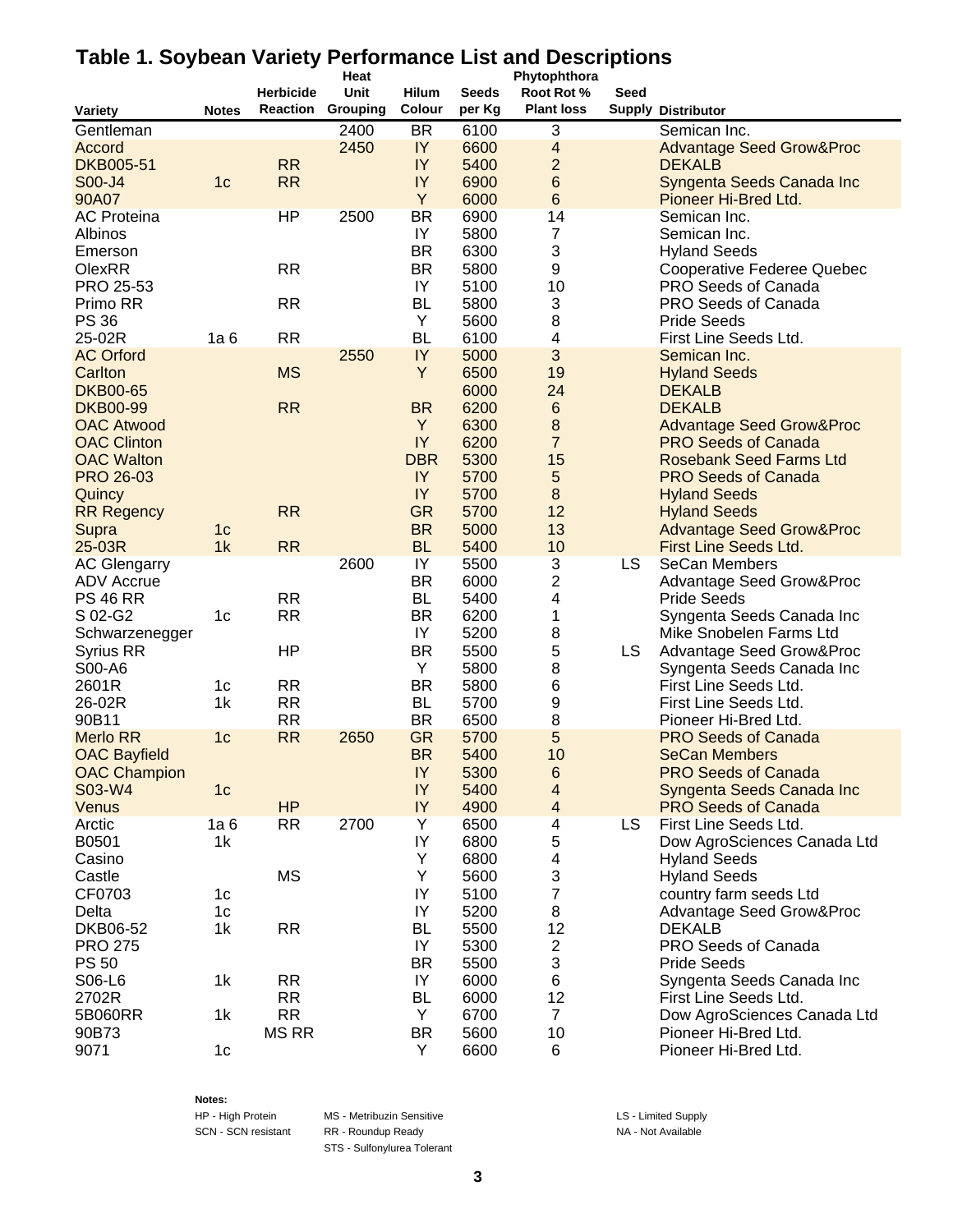# **Table 1. Continued**

|                                |                |                  | Heat                     |                         |              | Phytophthora            |      |                                     |
|--------------------------------|----------------|------------------|--------------------------|-------------------------|--------------|-------------------------|------|-------------------------------------|
|                                |                | <b>Herbicide</b> | Unit                     | <b>Hilum</b>            | <b>Seeds</b> | Root Rot %              | Seed |                                     |
| <b>Variety</b>                 | <b>Notes</b>   |                  | <b>Reaction Grouping</b> | Colour                  | per Kg       | <b>Plant loss</b>       |      | <b>Supply Distributor</b>           |
| <b>ADV Heartbeat</b>           |                |                  | 2750                     | Y                       | 5600         | $\boldsymbol{8}$        |      | <b>Advantage Seed Grow&amp;Proc</b> |
| Chester                        |                |                  |                          | Y                       | 6500         | 11                      |      | <b>Hyland Seeds</b>                 |
| <b>Dundas</b>                  |                |                  |                          | <b>LBR</b>              | 5800         | 9                       |      | <b>SeCan Members</b>                |
| <b>Enterprise</b>              |                |                  |                          | IY                      | 5500         | $6\phantom{.}6$         |      | <b>Hyland Seeds</b>                 |
| Fiesta                         |                |                  |                          | <b>BR</b>               | 5500         | $6\phantom{.}6$         |      | <b>PRO Seeds of Canada</b>          |
| Jutra                          |                |                  |                          | IY                      | 5000         | $6\phantom{.}6$         | LS   | <b>PRO Seeds of Canada</b>          |
| Monarch                        |                |                  |                          | <b>BR</b>               | 5200         | 8                       |      | <b>PRO Seeds of Canada</b>          |
| <b>OAC Oxford</b>              |                |                  |                          | IY                      | 5300         | 10                      |      | <b>SeCan Members</b>                |
| <b>OAC Wallace</b>             |                |                  |                          | <b>BR</b>               | 5500         | $\overline{7}$          | LS   | <b>SeCan Members</b>                |
| <b>PRO 270</b>                 |                |                  |                          | <b>BR</b>               | 5800         | $\overline{\mathbf{4}}$ |      | <b>PRO Seeds of Canada</b>          |
| <b>PS 56 RR</b>                |                | <b>RR</b>        |                          | <b>BR</b>               | 6500         | 9                       |      | <b>Pride Seeds</b>                  |
| <b>PS 59</b>                   |                |                  |                          | <b>BR</b>               | 5700         | 8                       |      | <b>Pride Seeds</b>                  |
| <b>RR Razor</b>                |                | <b>RR</b>        |                          | <b>BR</b>               | 5500         | 3                       |      | <b>Hyland Seeds</b>                 |
| S09-Y9                         | 1 <sub>c</sub> | <b>RR</b>        |                          | <b>GR</b>               | 5800         | 10                      |      | Syngenta Seeds Canada Inc           |
| Turbo                          |                |                  |                          | IY                      | 5200         | 9                       |      | <b>Mike Snobelen Farms Ltd</b>      |
| 57151                          |                | HP               |                          | <b>BL</b>               | 5300         | 5                       |      | <b>Advantage Seed Grow&amp;Proc</b> |
| 9063                           |                |                  |                          | <b>GR</b>               | 5700         | $\overline{\mathbf{4}}$ |      | Pioneer Hi-Bred Ltd.                |
| AP1394                         | 1c             |                  | 2800                     | <b>GR</b>               | 5900         | 9                       |      | <b>Advantage Seed Grow&amp;Proc</b> |
| Majesta                        |                |                  |                          | IY                      | 5300         | 9                       |      | Prograin                            |
| <b>OAC</b> Exeter              |                |                  |                          | Υ                       | 5000         | 1                       |      | First Line Seeds Ltd.               |
| <b>OAC Quinte</b>              |                |                  |                          | IY                      | 5900         | 11                      | LS   | Advantage Seed Grow&Proc            |
| <b>PRO 2790R</b>               |                | <b>RR</b>        |                          | <b>BR</b>               | 5500         | 4                       |      | <b>PRO Seeds of Canada</b>          |
| PRO 28-53                      |                |                  |                          | IY                      | 5200         | 4                       |      | PRO Seeds of Canada                 |
| S 08-80                        | 1 <sub>c</sub> |                  |                          | IY                      | 5000         | 5                       |      | Syngenta Seeds Canada Inc           |
| S10-T1                         | 1k             | <b>RR</b>        |                          | <b>GR</b>               | 6600         | $\overline{\mathbf{c}}$ |      | Syngenta Seeds Canada Inc           |
| S12-C2                         | 1c             |                  |                          | IY                      | 5200         | 7                       |      | Syngenta Seeds Canada Inc           |
| 2802R                          | 1k             | <b>RR</b>        |                          | <b>BL</b>               | 5900         | 4                       |      | First Line Seeds Ltd.               |
| <b>DKB13-51</b>                |                | <b>RR</b>        |                          | <b>BL</b>               | 6000         | 8                       |      | <b>DEKALB</b>                       |
|                                | 1a             |                  | 2850                     |                         |              | 13                      |      |                                     |
| <b>National</b><br><b>PS73</b> |                |                  |                          | <b>BL</b><br><b>LBF</b> | 5100         |                         |      | <b>C&amp;M Seeds</b>                |
|                                |                |                  |                          |                         | 5300         | 0                       |      | <b>Pride Seeds</b>                  |
| <b>PS 76 RR</b>                |                | <b>RR</b>        |                          | <b>BR</b>               | 4900         | 6                       |      | <b>Pride Seeds</b>                  |
| <b>RCAT Bobcat</b>             |                |                  |                          | IY                      | 5100         | 4                       |      | <b>SeCan Members</b>                |
| <b>RR Rawling</b>              |                | <b>RR</b>        |                          | <b>BL</b>               | 6900         | 12                      |      | <b>Hyland Seeds</b>                 |
| S12-A5                         | 1 <sub>c</sub> |                  |                          | <b>BR</b>               | 5100         | $\overline{c}$          |      | Syngenta Seeds Canada Inc           |
| S14-P6                         | 1 <sub>c</sub> |                  |                          | Y                       | 4300         | 4                       |      | Syngenta Seeds Canada Inc           |
| S16-E8                         | 1k             | <b>RR</b>        |                          | <b>DBR</b>              | 5200         | 4                       |      | Syngenta Seeds Canada Inc           |
| Arva                           |                |                  | 2900                     | IY                      | 5500         | 4                       |      | <b>Advantage Seed Grow&amp;Proc</b> |
| Crystal                        |                |                  |                          | Υ                       | 5700         | 5                       |      | <b>Hyland Seeds</b>                 |
| <b>PRO 295</b>                 |                |                  |                          | <b>BL</b>               | 5800         | 4                       |      | PRO Seeds of Canada                 |
| S15-B1                         |                | <b>RR</b>        |                          | <b>BR</b>               | 6300         | 8                       |      | Syngenta Seeds Canada Inc           |
| 29-02R                         | 1k             | RR               |                          | <b>BR</b>               | 6000         | 4                       |      | First Line Seeds Ltd.               |
| 5140RR                         | 1k             | <b>RR</b>        |                          | <b>BR</b>               | 5700         | 4                       |      | Dow AgroSciences Canada Ltd         |
| 91B12                          |                | <b>RR</b>        |                          | BL                      | 5800         | 5                       |      | Pioneer Hi-Bred Ltd.                |
| 91B33                          | 1 <sub>k</sub> | <b>RR</b>        |                          | <b>BR</b>               | 6100         | 9                       |      | Pioneer Hi-Bred Ltd.                |
| AG1901                         | 1k             | <b>RR</b>        | 2950                     | <b>BL</b>               | 6900         | $\overline{a}$          |      | <b>First Line Seeds Ltd.</b>        |
| Crown                          |                |                  |                          | Y                       | 6000         | $\overline{\mathbf{4}}$ |      | <b>Hyland Seeds</b>                 |
| <b>D601R</b>                   | 1k             | <b>RR</b>        |                          | <b>BL</b>               | 6900         | 4                       |      | <b>Direct Seeds</b>                 |
| <b>PRO 3090R</b>               |                | <b>RR</b>        |                          | <b>IBL</b>              | 6500         | $\overline{\mathbf{4}}$ |      | <b>PRO Seeds of Canada</b>          |
| <b>PRO 30-02</b>               |                |                  |                          | IY                      | 5800         | 6                       |      | <b>PRO Seeds of Canada</b>          |
| <b>RCAT Wildcat</b>            |                |                  |                          | <b>BL</b>               | 5400         | 3                       |      | <b>Advantage Seed Grow&amp;Proc</b> |
| <b>RiotRR</b>                  |                | <b>RR</b>        |                          | <b>DBR</b>              | 6400         | 1                       |      | <b>Cooperative Federee Quebec</b>   |
| <b>RS1498</b>                  |                |                  |                          | <b>BR</b>               | 5900         | $\overline{7}$          |      | country farm seeds Ltd              |
| 91B53                          |                |                  |                          | <b>BR</b>               | 5900         | 10                      |      | Pioneer Hi-Bred Ltd.                |
| 91B64                          | 1c             | <b>RR</b>        |                          | <b>BL</b>               | 6300         | $\overline{7}$          |      | Pioneer Hi-Bred Ltd.                |
| 92B05                          | 1k             | <b>RR</b>        |                          | <b>BR</b>               | 6800         | $\mathbf{1}$            |      | Pioneer Hi-Bred Ltd.                |
|                                |                |                  |                          |                         |              |                         |      |                                     |

**Notes:**

HP - High Protein MS - Metribuzin Sensitive LS - Limited Supply SCN - SCN resistant RR - Roundup Ready NA - Not Available STS - Sulfonylurea Tolerant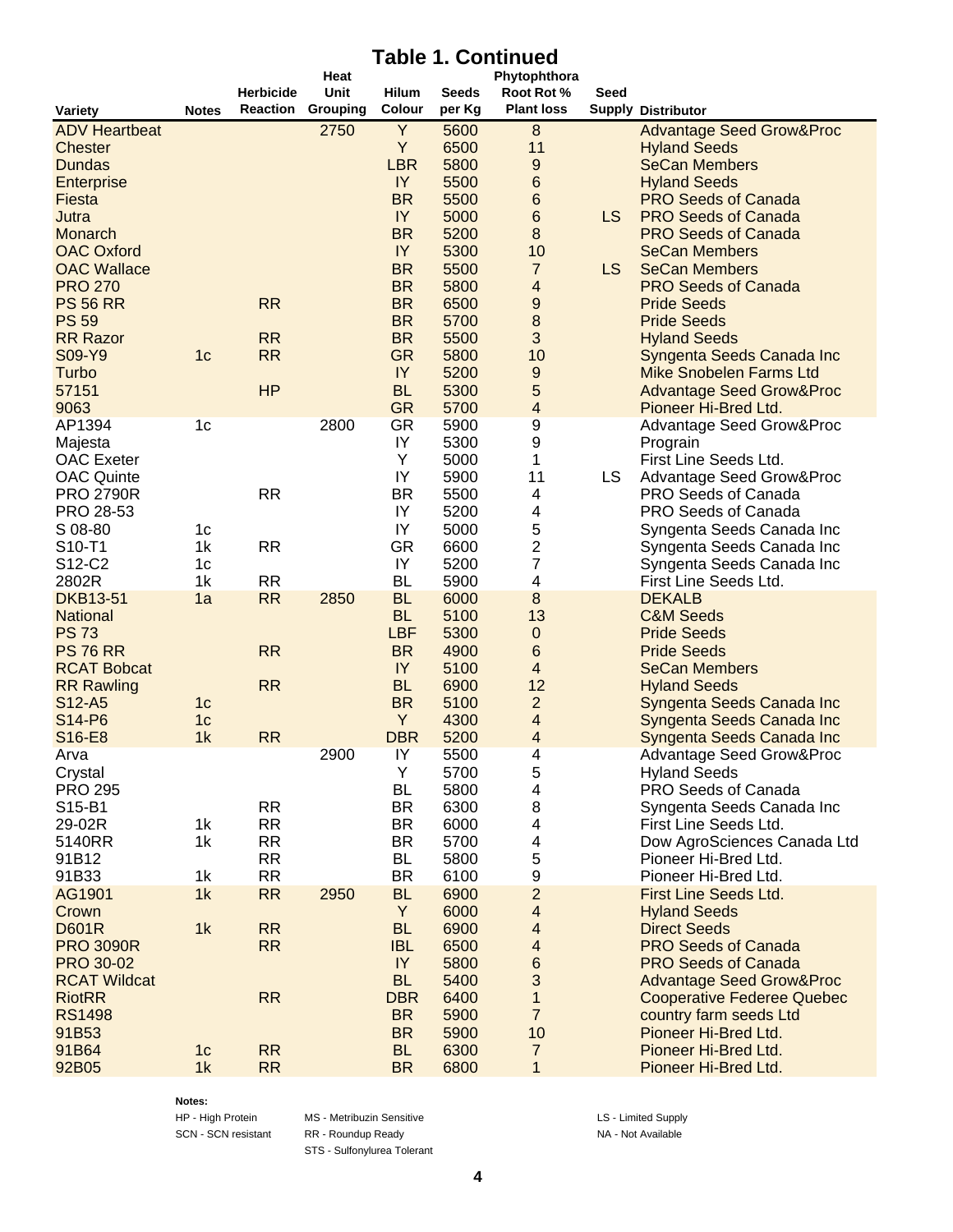# **Table 1. Continued**

|                                       |                              | <b>Herbicide</b> | Heat<br>Unit | <b>Hilum</b>            | <b>Seeds</b> | Phytophthora<br>Root Rot %   | Seed      |                                                      |
|---------------------------------------|------------------------------|------------------|--------------|-------------------------|--------------|------------------------------|-----------|------------------------------------------------------|
| <b>Variety</b>                        | <b>Notes</b>                 | <b>Reaction</b>  | Grouping     | Colour                  | per Kg       | <b>Plant loss</b>            |           | <b>Supply Distributor</b>                            |
| <b>ISG2500</b>                        |                              |                  | 3000         | IY                      | 6800         | 4                            |           | Inwood Seed & Grain Ltd                              |
| <b>Ivory</b>                          |                              |                  |              | Y                       | 6200         | $\overline{c}$               |           | First Line Seeds Ltd.                                |
| <b>PRO 292</b>                        |                              |                  |              | <b>IBL</b>              | 5800         | 14                           |           | PRO Seeds of Canada                                  |
| <b>PS78</b>                           | 1c                           |                  |              | Υ                       | 5500         | 18                           |           | <b>Pride Seeds</b>                                   |
| <b>RS199RR</b>                        | 1k                           | <b>RR</b>        |              | <b>BL</b>               | 6800         | 1                            |           | country farm seeds Ltd                               |
| S 19-90<br><b>SG1911NRR</b>           | 1 <sub>c</sub><br><b>SCN</b> | <b>RR</b>        |              | <b>GR</b><br><b>IBL</b> | 5600<br>6400 | $\overline{\mathbf{4}}$<br>7 |           | Syngenta Seeds Canada Inc<br><b>Pride Seeds</b>      |
| S20-F8                                | 1 <sub>c</sub>               |                  |              | Y                       | 6000         | $\pmb{0}$                    |           | Syngenta Seeds Canada Inc                            |
| S20-Z5                                |                              | <b>RR</b>        |              | <b>DBR</b>              | 6400         | 4                            |           | Syngenta Seeds Canada Inc                            |
| Westag 97                             |                              |                  |              | <b>BF</b>               | 6000         | 3                            |           | SeCan Members                                        |
| 30-04R                                | SCN <sub>1k</sub>            | <b>RR</b>        |              | <b>BL</b>               | 7400         | 3                            |           | First Line Seeds Ltd.                                |
| 92M10                                 | 1 <sub>c</sub>               |                  |              | Υ                       | 6600         | $\overline{\mathbf{4}}$      |           | Pioneer Hi-Bred Ltd.                                 |
| <b>CK-01</b>                          |                              |                  | 3050         | Y                       | 6100         | 14                           |           | <b>Shanks Seeds Ltd</b>                              |
| Crescent                              |                              |                  |              | Y                       | 5700         | $6\phantom{1}6$              |           | <b>Hyland Seeds</b>                                  |
| <b>DKB20-10</b>                       | 1k                           | <b>RR</b>        |              | <b>BL</b>               | 6000         | 4                            |           | <b>DEKALB</b>                                        |
| <b>OAC Kent</b>                       |                              |                  |              | Y                       | 5000         | 3                            |           | <b>SeCan Members</b>                                 |
| <b>RCAT Legacy</b>                    |                              |                  |              | Y                       | 5300         | 5                            |           | <b>SeCan Members</b>                                 |
| <b>RS2297C</b>                        | <b>SCN1k</b>                 |                  |              | <b>IBL</b>              | 6000         | 3                            |           | country farm seeds Ltd                               |
| Sinclair                              | <b>SCN</b>                   |                  |              | <b>BL</b>               | 5500         | 5                            |           | <b>Hyland Seeds</b>                                  |
| S23-Q3                                | 1 <sub>c</sub>               | <b>RR</b>        |              | <b>GR</b>               | 6500         | $\overline{2}$               |           | Syngenta Seeds Canada Inc                            |
| Chatham                               |                              |                  | 3100         | Υ<br><b>BL</b>          | 6200         | 11                           | <b>LS</b> | <b>Hyland Seeds</b><br><b>SeCan Members</b>          |
| <b>RCAT Appin</b><br><b>RCAT 22R1</b> |                              | <b>RR</b>        |              | <b>BL</b>               | 6600<br>6500 | 2<br>4                       | <b>LS</b> | <b>SeCan Members</b>                                 |
| RR Oxygen                             |                              | <b>RR</b>        |              | <b>BL</b>               | 6900         | $\overline{\mathbf{c}}$      |           | Maizex Seeds Inc                                     |
| <b>RR Rodney</b>                      |                              | <b>RR</b>        |              | <b>BL</b>               | 6800         | 3                            |           | <b>Hyland Seeds</b>                                  |
| S24-K4                                |                              | <b>RR</b>        |              | <b>BR</b>               | 6800         | 5                            |           | Syngenta Seeds Canada Inc                            |
| S25-D3                                | 1 <sub>c</sub>               |                  |              | IY                      | 5200         | $\overline{c}$               |           | Syngenta Seeds Canada Inc                            |
| 92B38                                 |                              | <b>RR</b>        |              | <b>BR</b>               | 6400         | 3                            |           | Pioneer Hi-Bred Ltd.                                 |
| <b>PS 95</b>                          |                              |                  | 3150         | <b>BL</b>               | 7000         | $\overline{7}$               |           | <b>Pride Seeds</b>                                   |
| <b>RCAT Dover</b>                     |                              |                  |              | <b>BL</b>               | 7300         | 3                            |           | <b>SeCan Members</b>                                 |
| <b>RR Renwick</b>                     |                              | <b>RR</b>        |              | <b>BL</b>               | 6600         | $\overline{\mathbf{4}}$      |           | <b>Hyland Seeds</b>                                  |
| <b>RS2595</b>                         | 1k                           |                  |              | <b>BL</b>               | 6200         | $\overline{c}$               |           | country farm seeds Ltd                               |
| <b>Starburst</b>                      |                              |                  |              | Y                       | 6600         | $\overline{2}$               |           | <b>Hyland Seeds</b>                                  |
| S26-H2                                | <b>SCN1k</b>                 | <b>RR</b>        |              | <b>BL</b>               | 7500         | 3                            |           | Syngenta Seeds Canada Inc                            |
| 31-03R                                | 1k                           | <b>RR</b>        |              | <b>BL</b>               | 6700         | 3                            |           | <b>First Line Seeds Ltd.</b>                         |
| 92B61                                 | 1k                           |                  |              | <b>BL</b>               | 6300         | $\overline{4}$               |           | Pioneer Hi-Bred Ltd.                                 |
| <b>ADV Rocket RR</b>                  |                              | <b>RR</b>        | 3200         | <b>BR</b>               | 7300         | 5                            | LS        | Advantage Seed Grow&Proc                             |
| AV2261<br><b>Breeze</b>               |                              | RR               |              | BF<br>Υ                 | 6300<br>7800 | 12<br>15                     | LS.       | <b>Agventure of Ontario</b><br>First Line Seeds Ltd. |
| <b>ISG2686</b>                        |                              |                  |              | IY                      | 6200         | 5                            |           | Inwood Seed & Grain Ltd                              |
| Loda                                  | <b>SCN</b>                   |                  |              | <b>GR</b>               | 5700         | 5                            |           | <b>SeCan Members</b>                                 |
| <b>RCAT Columbus</b>                  |                              |                  |              | <b>BL</b>               | 6400         | $\,6$                        |           | <b>Ferguson Seeds</b>                                |
| <b>RCAT Staples</b>                   | 1 <sub>c</sub>               |                  |              | <b>BR</b>               | 5700         | $\boldsymbol{9}$             |           | <b>SeCan Members</b>                                 |
| <b>RR Raleigh</b>                     |                              | <b>RR</b>        |              | <b>IBL</b>              | 6500         | 5                            |           | <b>Hyland Seeds</b>                                  |
| 92B62                                 | <b>SCN</b>                   | <b>RR</b>        |              | <b>BL</b>               | 8400         | 3                            |           | Pioneer Hi-Bred Ltd.                                 |
| AV1289                                |                              |                  | 3250         | <b>BR</b>               | 6500         | $\sqrt{5}$                   |           | <b>Agventure of Ontario</b>                          |
| <b>DKB26-52</b>                       | SCN <sub>1a</sub>            | <b>RR</b>        |              | <b>IBL</b>              | 7100         | 5                            |           | <b>DEKALB</b>                                        |
| <b>PS 96 NRR</b>                      | <b>SCN</b>                   | <b>RR</b>        |              | <b>IBL</b>              | 6500         | 11                           |           | <b>Pride Seeds</b>                                   |
| S29-C9                                |                              | <b>RR</b>        |              | <b>BR</b>               | 6900         | $\,6\,$                      |           | Syngenta Seeds Canada Inc                            |
| 26R                                   | <b>SCN1k</b>                 | <b>RR</b>        |              | <b>BL</b>               | 6700         | $\overline{\mathbf{4}}$      |           | First Line Seeds Ltd.                                |
| 3201R                                 |                              | <b>RR</b>        |              | <b>BR</b>               | 7700         | 3                            |           | First Line Seeds Ltd.                                |
| 32-03R                                | <b>SCN1c</b>                 | <b>RR</b>        |              | <b>BL</b>               | 8000         | $\ensuremath{\mathsf{3}}$    |           | <b>First Line Seeds Ltd.</b>                         |
| 9305                                  | 1k                           |                  |              | Y                       | 5900         | $\overline{c}$               |           | Pioneer Hi-Bred Ltd.                                 |
| 93B09                                 | 1k                           | <b>RR</b>        | 3300         | <b>BL</b>               | 6300         | $\overline{7}$               |           | Pioneer Hi-Bred Ltd.                                 |

**Notes:**

HP - High Protein MS - Metribuzin Sensitive LS - Limited Supply SCN - SCN resistant RR - Roundup Ready NA - Not Available STS - Sulfonylurea Tolerant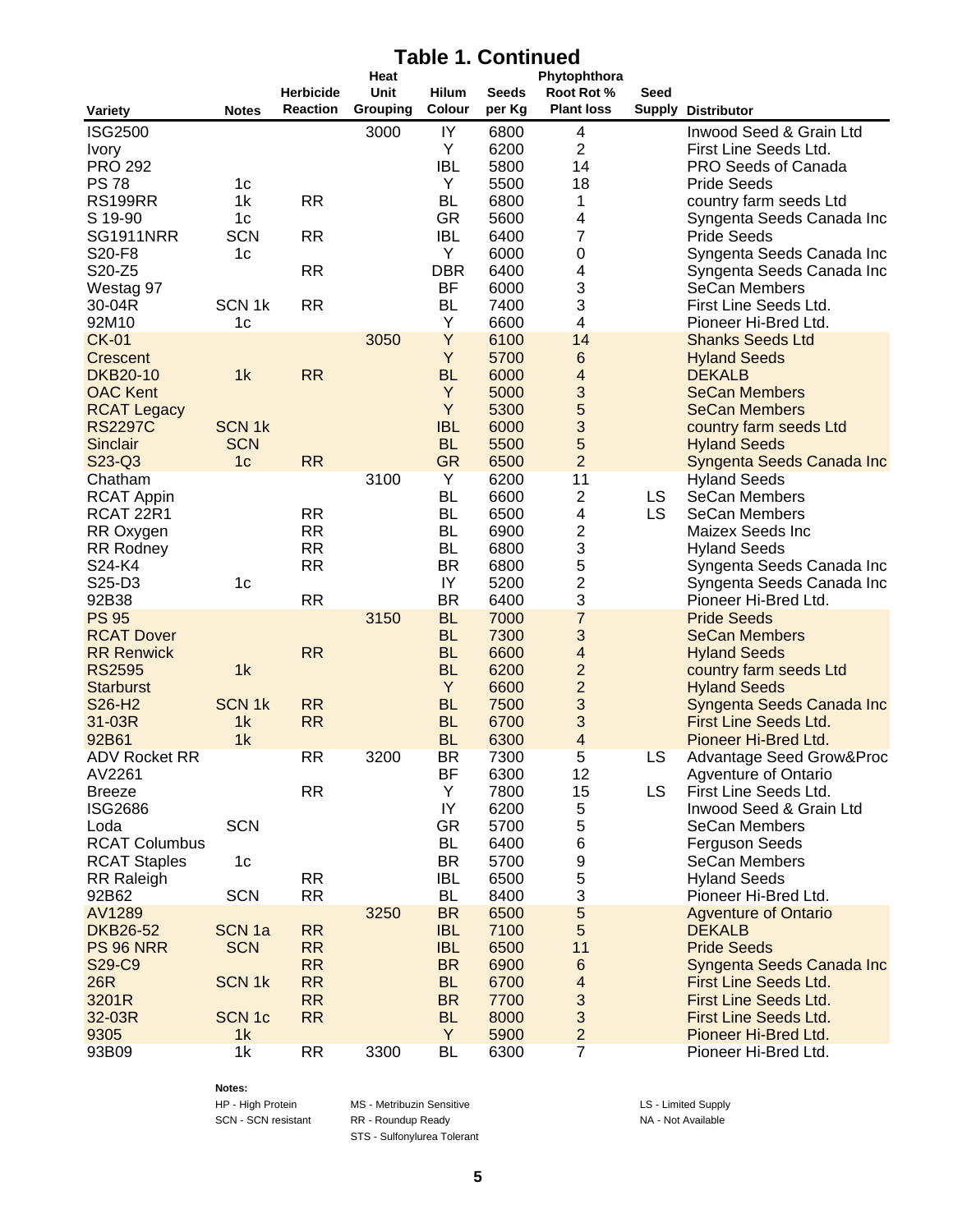# **INTERPRETATION OF RESULTS - TABLES 2 TO 6**

### **Days from Planting to Maturity**

Maturity is affected by planting date and the area where a variety is being grown. Varieties are rated as being mature when 95% of the pods on the plants are ripe. Normally, 3-10 additional drying days are needed before the crop is dry enough for combining.

## **Yield Index**

Varieties can only be compared within each test area. Yield index of a variety indicates its performance as a percentage of the average yield of all varieties grown in a test area. Small index differences may not be meaningful. The yield index for each location and for the average of all locations is based on 2-3 years of testing. Yield index averaged over locations and years will be a more reliable indicator of yield potential than performance from one single location.

## **Plant Height**

An indicator of the amount of plant growth, it is measured at maturity as the length of the stem from the base of the plant to its tip.

## **Lodging**

A visual estimate at maturity of the standability of the crop. A value of 1 is equivalent to a crop standing completely upright while a 5 represents a crop entirely flat. Within a test area, varieties with lower values are less prone to lodging.

## **Testing Methods**

In each trial, varieties were replicated in a suitable experimental design and received equal fertility, weed control and management. All trials were planted and harvested by machine. Tests were separated into conventional herbicide and glyphosate herbicide treated plots in 2003. Prior to harvest, plant height and lodging scores were obtained. The grain harvested from each plot was weighed and the yield of soybeans was calculated in tonnes/hectare at 14% moisture.

Agronomic data in Tables 2 to 4 represent 1-3 year averages of individual locations as well as a 2 year and a 3-year average of all locations. Agronomic data in Tables 5 & 6 have been split on a soil type basis; data from 1-3 years of testing are provided for each location.

**\*\*New\*\* Roundup Ready (glyphosate) herbicide management system was applied to a separate test of glyphosate tolerant varieties for the first time in 2003 at label recommended timing and rates. New tables of RR Variety Test are listed below the conventional herbicide treated varieties. Data in the RR Variety Test tables is combined with 2002 and 2001 tests treated with conventional herbicides. Only the 2003 tests were treated with glyphosate. The conversion to table summaries based entirely on glyphosate treated plots will require 2 more years.**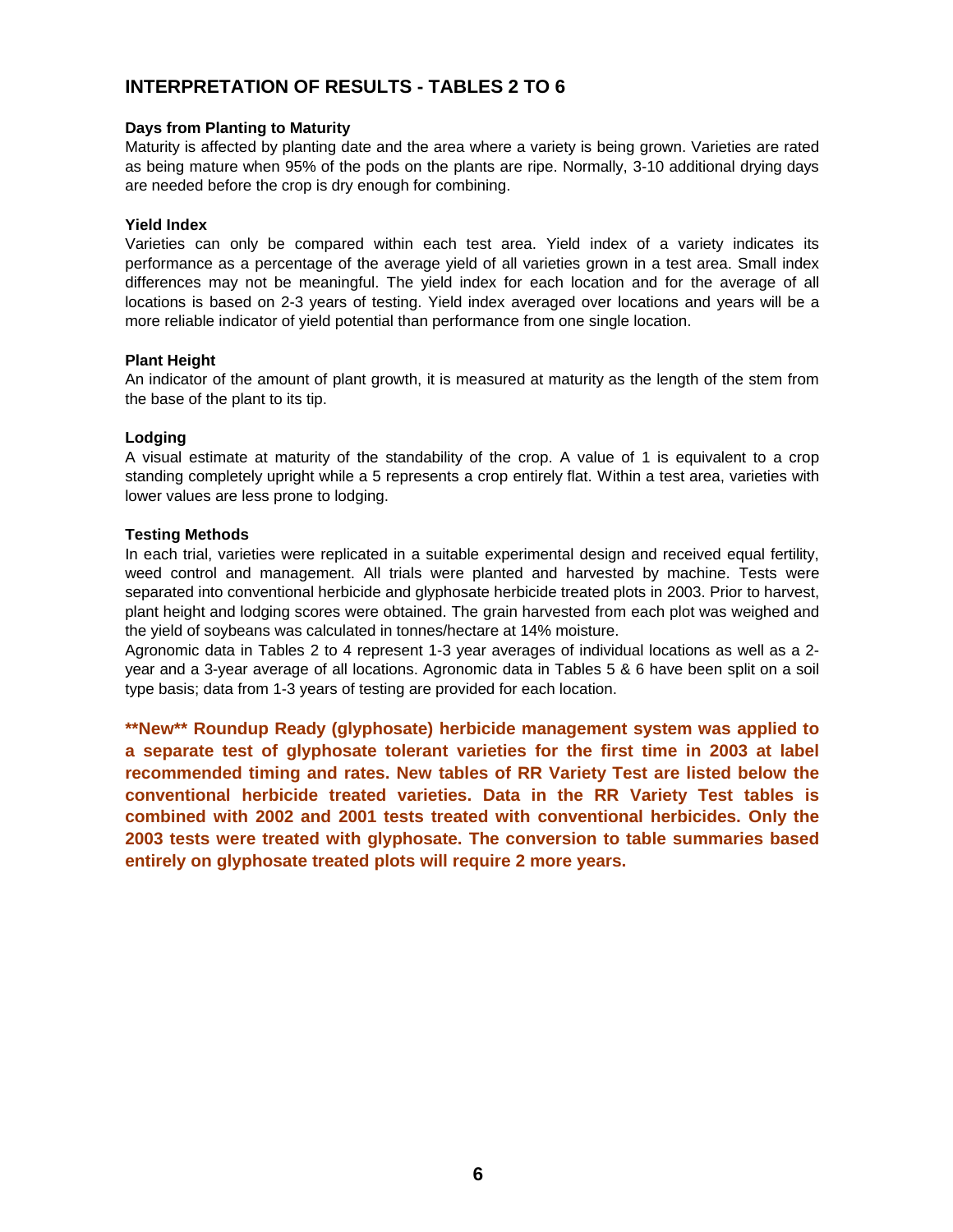# **TABLE 2.1 AGRONOMIC DATA AT 2300-2500 HEAT UNIT AREAS (CONVENTIONAL VARIETY TEST)**

|                      | Days          | Yield index (%) |                |                     |      |                |      |         |               | Lodging    |
|----------------------|---------------|-----------------|----------------|---------------------|------|----------------|------|---------|---------------|------------|
|                      | to            |                 | <b>Dundalk</b> | <b>New Liskeard</b> |      | <b>Renfrew</b> |      | Average | <b>Height</b> | 1=Standing |
| <b>Variety</b>       | <b>Mature</b> | 2yr             | 3yr            | $*2yr*$             | 2yr  | 3yr            | 2yr  | 3yr     | (cm)          | 5=flat     |
| ** DKB005-51**       | 109           | 84              | 84             | 77                  | 92   | 87             | 88   | 83      | 72            | 2.2        |
| Accord               | 112           | 102             | 92             | 87                  | 92   | 87             | 96   | 89      | 82            | 2.6        |
| <b>AC Orford</b>     | 113           | 108             | 103            | 95                  | 92   | 95             | 101  | 98      | 71            | 1.5        |
| <b>OAC Walton</b>    | 113           | 107             | 110            | 98                  | 96   | 97             | 100  | 102     | 76            | 2.3        |
| Carlton              | 115           | 104             | 106            | 96                  | 102  | 101            | 102  | 102     | 77            | 2.4        |
| Emerson              | 115           | 92              | 100            | 112                 | 104  | 104            | 97   | 105     | 66            | 1.5        |
| PRO 25-53            | 115           | 101             | 105            | 108                 | 105  | 110            | 103  | 108     | 77            | 2.5        |
| **25-02R**           | 115           | 111             | 103            | 100                 | 100  | 96             | 105  | 100     | 83            | 2.4        |
| 90A07                | 115           | 107             | 105            | 99                  | 101  | 95             | 104  | 100     | 70            | 1.8        |
| <b>PRO 26-03</b>     | 116           | 103             | 105            | 109                 | 97   | 101            | 102  | 105     | 70            | 1.9        |
| <b>AC Glengarry</b>  | 117           | 109             | 106            | 106                 | 105  | 105            | 108  | 106     | 72            | 2.0        |
| Quincy               | 117           | 89              | 97             | 98                  | 91   | 99             | 91   | 98      | 66            | 1.9        |
| S00-A6               | 118           | 99              | 96             | 111                 | 107  | 106            | 104  | 103     | 71            | 2.0        |
| ** DKB00-99**        | 119           | 88              | 89             | 101                 | 108  | 107            | 98   | 98      | 76            | 1.8        |
| Supra                | 120           | 99              | 100            | 104                 | 106  | 111            | 101  | 104     | 71            | 1.8        |
| Average yield (T/ha) |               | 3.43            | 3.07           | 3.14                | 2.57 | 2.57           | 2.96 | 2.90    |               |            |
| (bu/ac)              |               | 51.0            | 45.7           | 46.7                | 38.2 | 38.2           | 44.0 | 43.1    |               |            |

# **TABLE 2.2 AGRONOMIC DATA AT 2300-2500 HEAT UNIT AREAS (RR VARIETY TEST)**

| <b>DKB005-51</b>  | 109   | 82   | 88     | 84                       | 88   | 87           | 86   | 87             | 73 | 2.5              |
|-------------------|-------|------|--------|--------------------------|------|--------------|------|----------------|----|------------------|
| Primo RR          | 113   | 101  | 102    | 96                       | 99   | 105          | 100  | 102            | 74 | 2.0              |
| S00-J4            | 114   | 103  | $\sim$ | $\overline{\phantom{m}}$ | 95   | $\mathbf{m}$ | 99   | $\blacksquare$ | 70 | 1.9              |
| 25-02R            | 115   | 103  | 104    | 109                      | 103  | 102          | 103  | 105            | 84 | 2.5              |
| 90B11             | 118   | 105  | 106    | 101                      | 101  | 95           | 103  | 101            | 81 | 2.8              |
| OlexRR            | 119   | 100  | $\sim$ | $\overline{\phantom{m}}$ | 102  | $\sim$       | 99   | $\sim$         | 78 | 2.4              |
| <b>RR Regency</b> | 119   | 113  | --     | $- -$                    | 105  | $\sim$       | 109  | $\sim$         | 77 | 2.2              |
| <b>DKB00-99</b>   | 120   | 94   | 100    | 110                      | 107  | 111          | 101  | 106            | 81 | $2.2\phantom{0}$ |
| Average yield (   | Г/ha) | 3.59 | 2.97   | 2.88                     | 2.49 | 2.41         | 2.97 | 2.74           |    |                  |
| (bu/ac)           |       | 53.4 | 44.2   | 42.8                     | 37.0 | 35.8         | 44.2 | 40.7           |    |                  |

\*New Liskeard 2yr\* includes data from 2001 and 2002

| **RR Check varieties** included in conventional herbicide variety test with yield comparison as follows: |      |      |                          |       |      |      |      |
|----------------------------------------------------------------------------------------------------------|------|------|--------------------------|-------|------|------|------|
| Avg. yield in Conv. Test (T/ha)                                                                          | 3.23 | 2.82 | $-$                      | 2.58  | 2.48 | 2.87 | 2.71 |
| (bu/ac)                                                                                                  | 47.9 | 41.8 | $- -$                    | 38.2  | 36.7 | 42.6 | 40.2 |
| Avg. yield in RR Test (T/ha)                                                                             | 3.33 | 2.88 | $\overline{\phantom{a}}$ | 2.48  | 2.41 | 2.87 | 2.71 |
| (bu/ac)                                                                                                  | 49.3 | 42.8 | $\overline{\phantom{m}}$ | 36.8  | 35.8 | 42.6 | 40.2 |
| <b>Testing areas: Table 2</b>                                                                            |      |      |                          |       |      |      |      |
| <b>Dundalk</b>                                                                                           |      | 2001 | 2002                     | 2003  |      |      |      |
| New Liskeard                                                                                             |      | 2001 | 2002                     | $- -$ |      |      |      |
| Renfrew                                                                                                  |      | 2001 | 2002                     | 2003  |      |      |      |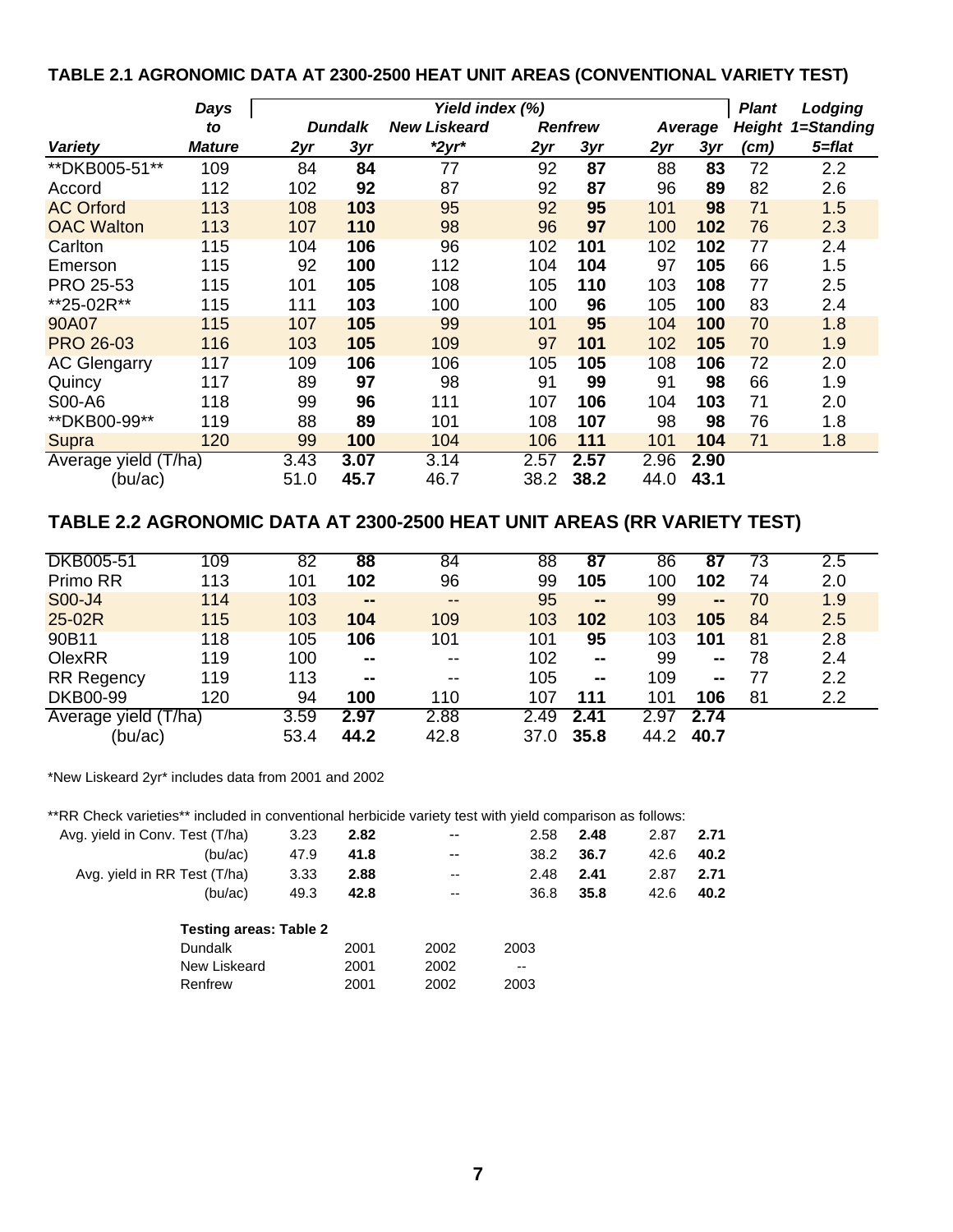# **TABLE 3.1 AGRONOMIC DATA AT 2500-2800 HEAT UNIT AREAS (CONVENTIONAL VARIETY TEST)**

|                       | Days          | Yield index (%)          |      |                          |               |                          |                   |         |      | <b>Plant</b>  | Lodging    |
|-----------------------|---------------|--------------------------|------|--------------------------|---------------|--------------------------|-------------------|---------|------|---------------|------------|
|                       | to            | <b>Brussels</b>          |      | <b>Elora</b>             | <b>Ottawa</b> |                          | <b>Winchester</b> | Average |      | <b>Height</b> | 1=Standing |
| <b>Variety</b>        | <b>Mature</b> | $*2yr*$                  | 2yr  | 3yr                      | 2yr           | 3yr                      | 2yr               | 2yr     | 3yr  | (cm)          | 5=flat     |
| 90A07                 | 106           | 81                       | 96   | 83                       | 93            | 91                       | 91                | 93      | 87   | 69            | 1.3        |
| <b>PS 36</b>          | 109           | 87                       | 97   | 90                       | 102           | 103                      | 92                | 96      | 93   | 84            | 1.7        |
| ** DKB00-99**         | 110           | 89                       | 73   | 78                       | 87            | 87                       | 93                | 85      | 87   | 78            | 1.6        |
| <b>OAC Atwood</b>     | 110           | 91                       | 99   | 96                       | 91            | 92                       | 87                | 93      | 91   | 72            | 1.9        |
| <b>ADV Accrue</b>     | 111           | 93                       | 98   | 94                       | 98            | 98                       | 98                | 98      | 96   | 84            | 2.0        |
| <b>OAC Clinton</b>    | 111           | 95                       | 98   | 96                       | 100           | 103                      | 104               | 100     | 100  | 81            | 1.7        |
| B0501                 | 112           | 103                      | 101  | 97                       | 113           | 110                      | 106               | 105     | 104  | 83            | 1.7        |
| Venus                 | 112           | 100                      | 107  | 104                      | 99            | 96                       | 105               | 103     | 101  | 82            | 1.6        |
| S03-W4                | 113           | 106                      | 103  | 104                      | 109           | 109                      | 109               | 107     | 107  | 81            | 1.3        |
| **2601R**             | 113           | 92                       | 86   | 90                       | 96            | 95                       | 88                | 90      | 91   | 82            | 1.7        |
| Casino                | 114           | 93                       | 99   | 96                       | 107           | 104                      | 102               | 102     | 99   | 79            | 1.8        |
| Castle                | 114           | 95                       | 96   | 91                       | 92            | 93                       | 95                | 95      | 93   | 84            | 2.2        |
| $***$<br><b>Delta</b> | 114           | $\overline{\phantom{a}}$ | 104  | $\overline{\phantom{a}}$ | 105           | --                       | 110               | 105     | --   | 77            | 1.3        |
| OAC Champion          | 114           | 104                      | 105  | 110                      | 102           | 103                      | 110               | 105     | 107  | 83            | 2.0        |
| <b>PS 50</b>          | 114           | 101                      | 100  | 99                       | 94            | 93                       | 93                | 97      | 96   | 87            | 2.3        |
| Schwarzenegger        | 114           | 102                      | 92   | 93                       | 92            | 95                       | 94                | 94      | 95   | 73            | 2.3        |
| Turbo                 | 114           | 103                      | 109  | 104                      | 99            | 100                      | 107               | 105     | 103  | 76            | 2.1        |
| 9071                  | 114           | 99                       | 105  | 98                       | 111           | 109                      | 105               | 106     | 103  | 79            | 1.9        |
| <b>ADV Heartbeat</b>  | 115           | 111                      | 105  | 104                      | 106           | 107                      | 100               | 104     | 105  | 81            | 1.6        |
| CF0703                | 115           | 112                      | 109  | 111                      | 109           | 109                      | 106               | 109     | 109  | 86            | 1.8        |
| <b>Dundas</b>         | 115           | 107                      | 123  | 120                      | 102           | 100                      | 110               | 111     | 110  | 81            | 1.8        |
| <b>OAC Bayfield</b>   | 115           | 106                      | 102  | 109                      | 101           | 100                      | 102               | 103     | 104  | 80            | 2.0        |
| <b>PRO 275</b>        | 115           | 103                      | 87   | 95                       | 91            | 89                       | 99                | 93      | 96   | 73            | 1.8        |
| 9063                  | 115           | 106                      | 110  | 111                      | 97            | 97                       | 98                | 102     | 103  | 76            | 1.6        |
| Enterprise            | 116           | 103                      | 103  | 100                      | 103           | 101                      | 101               | 102     | 101  | 76            | 1.8        |
| **2702R**             | 116           | 101                      | 89   | 97                       | 87            | 90                       | 87                | 88      | 93   | 79            | 1.6        |
| ** DKB06-52**         | 117           | $\overline{\phantom{a}}$ | 89   | --                       | 93            | $\overline{\phantom{a}}$ | 92                | 91      | --   | 76            | 1.3        |
| Monarch               | 117           | 108                      | 102  | 104                      | 101           | 105                      | 99                | 101     | 103  | 83            | 1.3        |
| <b>OAC Wallace</b>    | 117           | 113                      | 112  | 120                      | 117           | 116                      | 116               | 113     | 116  | 83            | 1.5        |
| <b>PRO 270</b>        | 117           | 98                       | 103  | 103                      | 103           | 106                      | 103               | 102     | 103  | 78            | 1.8        |
| Average yield (T/ha)  |               | 2.72                     | 3.15 | 2.65                     | 2.88          | 2.53                     | 3.63              | 3.22    | 2.83 |               |            |
| (bu/ac)               |               | 40.4                     | 46.8 | 39.4                     | 42.8          | 37.6                     | 54.0              | 47.9    | 42.1 |               |            |

# **TABLE 3.2 AGRONOMIC DATA AT 2500-2800 HEAT UNIT AREAS (RR VARIETY TEST)**

| RR Regency                      | 109 | $- -$                    | 101          | --           | 102          | --           | 94           | 99           | --                       | 72 | 1.1 |
|---------------------------------|-----|--------------------------|--------------|--------------|--------------|--------------|--------------|--------------|--------------------------|----|-----|
| 90B11                           | 109 | 96                       | 92           | 87           | 78           | 79           | 90           | 89           | 87                       | 70 | 1.6 |
| <b>DKB00-99</b>                 | 110 | 93                       | 84           | 85           | 76           | 83           | 101          | 89           | 90                       | 72 | 1.2 |
| Arctic                          | 111 | 93                       | 99           | 103          | 102          | 105          | 101          | 100          | 101                      | 77 | 1.5 |
| <b>Merlo RR</b>                 | 111 | $\overline{\phantom{a}}$ | 103          | --           | 109          | --           | 91           | 99           | --                       | 82 | 1.1 |
| 26-02R                          | 111 | $- -$                    | 103          | --           | 91           | --           | 100          | 100          | --                       | 75 | 1.3 |
| <b>PS 46 RR</b>                 | 112 | 101                      | 101          | 109          | 100          | 99           | 107          | 103          | 104                      | 69 | 1.1 |
| 2601R                           | 112 | 98                       | 92           | 93           | 88           | 93           | 98           | 95           | 95                       | 75 | 1.5 |
| S06-L6                          | 113 | $\qquad \qquad -$        | 100          | $\sim$       | 108          | $\sim$       | 100          | 103          | $\overline{\phantom{a}}$ | 72 | 1.3 |
| S09-Y9                          | 114 | 104                      | 103          | 104          | 102          | 104          | 104          | 103          | 104                      | 71 | 1.1 |
| 5B060RR                         | 114 | 104                      | 102          | 98           | 119          | 118          | 98           | 104          | 104                      | 84 | 1.8 |
| <b>PRO 2790R</b>                | 115 | 95                       | 111          | 104          | 104          | 110          | 105          | 105          | 104                      | 74 | 1.2 |
| 2702R                           | 115 | 105                      | 98           | 103          | 96           | 101          | 100          | 99           | 102                      | 77 | 1.4 |
| DKB06-52                        | 116 | $- -$                    | 95           | --           | 96           | $\sim$       | 100          | 98           | --                       | 71 | 1.2 |
| <b>PS 56 RR</b>                 | 116 | 108                      | 108          | 109          | 98           | 101          | 104          | 104          | 105                      | 81 | 1.4 |
| 90B73                           | 117 | 102                      | 103          | 106          | 104          | 106          | 101          | 102          | 104                      | 77 | 2.0 |
| <b>RiotRR</b>                   | 123 | --                       | 103          | --           | 127          | --           | 106          | 109          | --                       | 84 | 1.4 |
| Average yield (T/ha)<br>(bu/ac) |     | 2.66<br>39.6             | 3.04<br>45.2 | 2.64<br>39.3 | 2.44<br>36.3 | 2.13<br>31.7 | 3.66<br>54.4 | 3.05<br>45.4 | 2.70<br>40.1             |    |     |

\*Brussels 2yr\* includes data from 2001 and 2003

\*\*RR check varieties\*\* included in conventional herbicide variety test with yield comparison as follows:

| Avg. yield in Conv. Test (T/ha)<br>(bu/ac)   | 2.60<br>-38.6 | 2.65 2.44<br>39.4 36.1 | 2.62<br>38.8      | 2.37<br>- 35.1 | 3.27<br>48.4 | 2.86 2.63<br>42.4 39.0 |        |
|----------------------------------------------|---------------|------------------------|-------------------|----------------|--------------|------------------------|--------|
| Avg. yield in RR Test (T/ha) 2.70<br>(bu/ac) | 40.0          | 2.81 2.55<br>41.6 37.8 | 2.17 2.04<br>32.2 | 30.2           | 3.65<br>54.2 | 2.91 2.66<br>43.1      | - 39.5 |

\*\*\* Delta added to table 3.1 on Dec 15, 2003

| Testing areas: Table 3 |      |      |  |  |  |  |  |  |  |  |  |  |  |
|------------------------|------|------|--|--|--|--|--|--|--|--|--|--|--|
| 2001                   | --   | 2003 |  |  |  |  |  |  |  |  |  |  |  |
| 2001                   | 2002 | 2003 |  |  |  |  |  |  |  |  |  |  |  |
| 2001                   | 2002 | 2003 |  |  |  |  |  |  |  |  |  |  |  |
| --                     | 2002 | 2003 |  |  |  |  |  |  |  |  |  |  |  |
|                        |      |      |  |  |  |  |  |  |  |  |  |  |  |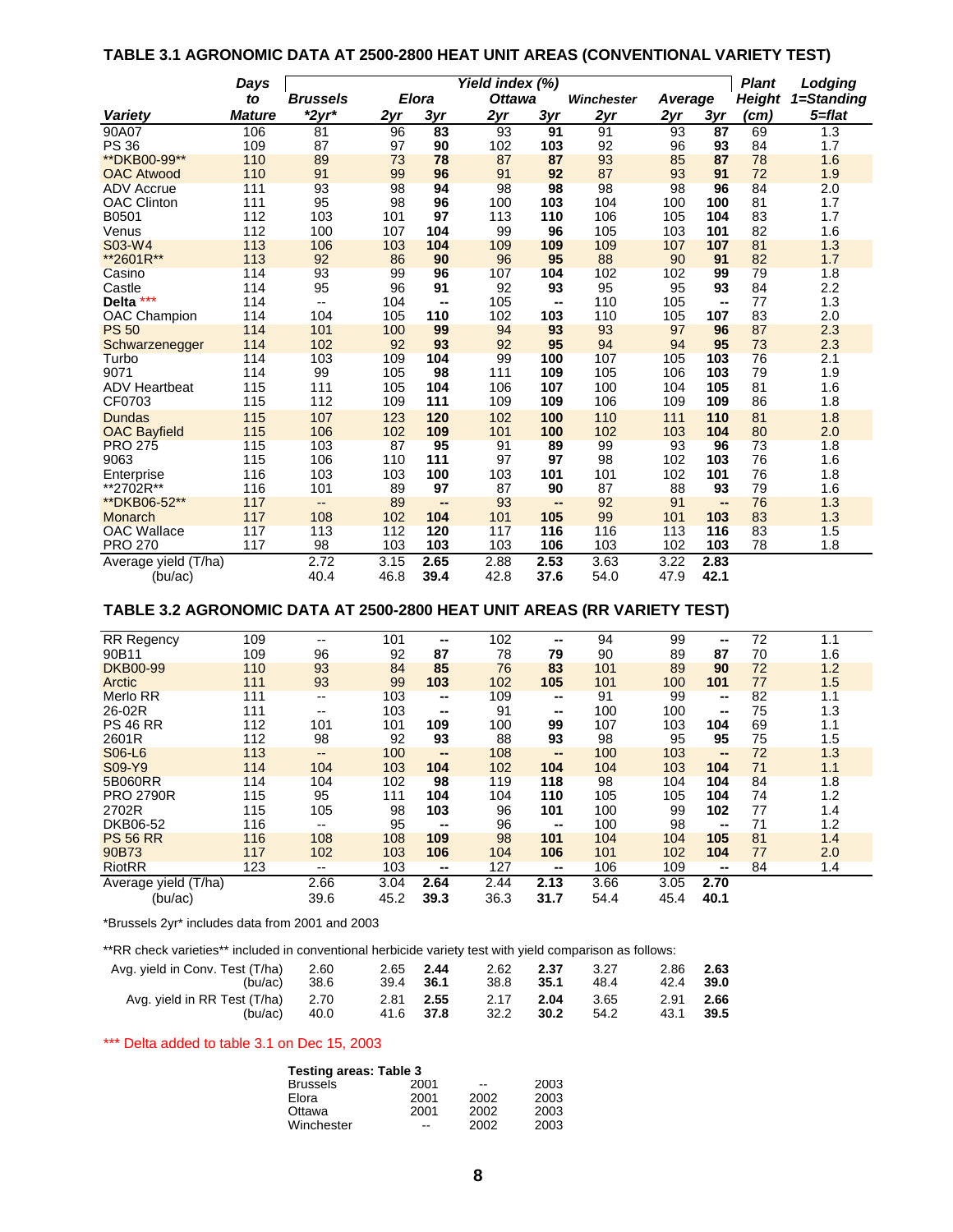## **TABLE 4.1 AGRONOMIC DATA AT 2700-2900 HEAT UNIT AREAS (CONVENTIONAL VARIETY TEST)**

|                      | Days          | Yield index (%) |          |                  |                   |                  |                                |           |                                | <b>Plant</b>  | Lodging    |
|----------------------|---------------|-----------------|----------|------------------|-------------------|------------------|--------------------------------|-----------|--------------------------------|---------------|------------|
|                      | to            | <b>Exeter</b>   |          | <b>St. Pauls</b> | <b>Winchester</b> | <b>Woodstock</b> |                                | Average   |                                | <b>Height</b> | 1=Standing |
| Variety              | <b>Mature</b> | 2yr             | 3yr      | $*2yr*$          | 2yr               | 2yr              | 3yr                            | 2yr       | 3yr                            | (cm)          | 5=flat     |
| OAC Bayfield         | 110           | 101             | 100      | 95               | 92                | 90               | 91                             | 95        | 95                             | 74            | 1.4        |
| <b>ADV Heartbeat</b> | 111           | 98              | 98       | 96               | 91                | 94               | 94                             | 94        | 95                             | 77            | 1.2        |
| <b>Dundas</b>        | 111           | 103             | --       | Щ,               | 101               | 98               | $\overline{\phantom{a}}$       | 101       | $\overline{\phantom{a}}$       | 73            | 1.2        |
| <b>Chester</b>       | 112           | 94              | 92       | 97               | 88                | 99               | 97                             | 94        | 94                             | 81            | 1.7        |
| Jutra                | 112           | 102             | 103      | 100              | 99                | 99               | 98                             | 100       | 100                            | 72            | 1.2        |
| **90B73**            | 112           | 94              | 94       | 87               | 81                | 87               | 84                             | 87        | 87                             | 76            | 1.3        |
| <b>OAC Wallace</b>   | 113           | 105             | 108      | 101              | 100               | 98               | 100                            | 100       | 103                            | 78            | 1.4        |
| <b>PS 59</b>         | 113           | 106             | 106      | 102              | 103               | 101              | 101                            | 103       | 103                            | 78            | 1.1        |
| S 08-80              | 113<br>114    | 99<br>97        | 94       | 102              | 100<br>112        | 96<br>106        | 93                             | 99<br>105 | 97                             | 79<br>91      | 1.2<br>1.3 |
| Majesta<br>Monarch   | 114           | 97              | --<br>99 | --<br>95         | 101               | 98               | $\overline{\phantom{a}}$<br>97 | 98        | $\overline{\phantom{a}}$<br>98 | 79            | 1.2        |
| OAC Oxford           | 114           | 98              | 98       | 99               | 102               | 101              | 100                            | 101       | 100                            | 87            | 1.2        |
| <b>OAC Quinte</b>    | 114           | 99              | 98       | 99               | 100               | 104              | 101                            | 100       | 100                            | 88            | 1.8        |
| <b>RCAT Bobcat</b>   | 114           | 104             | 103      | 99               | 100               | 102              | 102                            | 101       | 102                            | 82            | 1.2        |
| **2802R**            | 114           | 101             | 97       | 91               | 97                | 100              | 99                             | 99        | 97                             | 83            | 1.2        |
| <b>PRO 28-53</b>     | 115           | 100             | 99       | 98               | 103               | 103              | 103                            | 102       | 101                            | 90            | 1.3        |
| S12-C2               | 115           | 109             | 105      | 99               | 106               | 100              | 98                             | 105       | 102                            | 74            | 1.1        |
| Arva                 | 116           | 99              | 97       | 102              | 75                | 84               | 89                             | 88        | 90                             | 77            | 1.4        |
| ** DKB13-51**        | 116           | 95              | 97       | 100              | 93                | 98               | 98                             | 97        | 97                             | 79            | 1.2        |
| National             | 116           | 99              | 99       | 99               | 113               | 105              | 107                            | 105       | 105                            | 83            | 1.4        |
| <b>PS 73</b>         | 116           | 100             | 102      | 100              | 108               | 102              | 100                            | 103       | 103                            | 81            | 1.3        |
| Crown                | 118           | 102             | 103      | 109              | 99                | 106              | 107                            | 103       | 104                            | 89            | 1.5        |
| Crystal              | 118           | 99              | 101      | 101              | 97                | 99               | 103                            | 98        | 101                            | 80            | 1.3        |
| <b>RS1498</b>        | 118           | 102             | 104      | 107              | 108               | 109              | 110                            | 105       | 108                            | 79            | 1.3        |
| **S16-E8**           | 118           | 98              | 99       | 100              | 92                | 97               | 97                             | 95        | 97                             | 76            | 1.3        |
| 91B53                | 118           | 98              | 101      | 108              | 109               | 107              | 109                            | 106       | 107                            | 79            | 1.3        |
| <b>PRO 292</b>       | 119           | 98              | 101      | 96               | 114               | 110              | 113                            | 107       | 107                            | 86            | 1.5        |
| <b>PRO 295</b>       | 119           | 96              | 98       | 107              | 99                | 99               | 101                            | 98        | 101                            | 93            | 1.5        |
| <b>PS 78</b>         | 119           | 99              | 97       | 99               | 101               | 97               | 97                             | 99        | 99                             | 100           | 1.4        |
| S12-A5               | 119           | 109             | --       | --               | 110               | 102              | ц.                             | 107       | $\mathbf{u}$                   | 78            | 1.4        |
| <b>RCAT Wildcat</b>  | 121           | 102             | 105      | 112              | 105               | 110              | 111                            | 106       | 108                            | 83            | 1.4        |
| Average yield (T/ha) |               | 3.17            | 2.98     | 2.91             | 3.91              | 3.85             | 3.25                           | 3.69      | 3.23                           |               |            |
| (bu/ac)              |               | 47.1            | 44.3     | 43.3             | 58.1              | 57.2             | 48.3                           | 54.9      | 48.0                           |               |            |

## **TABLE 4.2 AGRONOMIC DATA AT 2700-2900 HEAT UNIT AREAS (RR VARIETY TEST)**

| 2802R                           | 113 | 105  | 100  | 100   | 96   | 101  | 102  | 101  | 100    | 85 | 1.3 |
|---------------------------------|-----|------|------|-------|------|------|------|------|--------|----|-----|
| <b>RR</b> Razor                 | 114 | 102  | 103  | 102   | 111  | 102  | 103  | 105  | 105    | 78 | 1.3 |
| S <sub>10</sub> -T <sub>1</sub> | 114 | 104  | 101  | 94    | 88   | 96   | 95   | 95   | 95     | 77 | 1.3 |
| 90B73                           | 114 | 98   | 98   | 93    | 90   | 91   | 90   | 93   | 93     | 79 | 1.5 |
| 91B12                           | 114 | 89   | 91   | 87    | 98   | 94   | 93   | 94   | 92     | 71 | 1.2 |
| 91B33                           | 114 | 103  | 106  | 104   | 103  | 105  | 103  | 104  | 104    | 75 | 1.3 |
| DKB13-51                        | 115 | 99   | 100  | 103   | 101  | 99   | 101  | 100  | 101    | 79 | 1.5 |
| 5140RR                          | 116 | 103  | 101  | 114   | 114  | 105  | 107  | 107  | 108    | 78 | 1.3 |
| S <sub>16</sub> -E <sub>8</sub> | 117 | 103  | 102  | 104   | 96   | 101  | 103  | 100  | 102    | 76 | 1.5 |
| 29-02R                          | 117 | 99   | 98   | 103   | 111  | 104  | 103  | 105  | 104    | 82 | 1.4 |
| <b>PS 76 RR</b>                 | 118 | 96   | 96   | 91    | 90   | 100  | 100  | 95   | 95     | 84 | 1.5 |
| <b>RR Rawling</b>               | 118 | 96   | --   | $- -$ | 108  | 100  | --   | 101  | --     | 82 | 1.3 |
| 91B64                           | 118 | 101  | 103  | 103   | 98   | 97   | 99   | 99   | 101    | 84 | 1.3 |
| S15-B1                          | 120 | 101  | --   | $- -$ | 96   | 105  | --   | 100  | $\sim$ | 85 | 1.5 |
| Average yield (T/ha)            |     | 3.10 | 2.93 | 2.81  | 3.66 | 3.84 | 3.17 | 3.59 | 3.12   |    |     |
| (bu/ac)                         |     | 46.1 | 43.6 | 41.8  | 54.4 | 57.1 | 47.1 | 53.4 | 46.4   |    |     |

\*St. Pauls 2yr\* includes data from 2001 and 2003

\*\*RR Check varieties\*\* included in conventional herbicide variety test with yield comparison as follows:

Winchester --

| Avg. yield in Conv. Test (T/ha) | 3.07                          | 2.89 | 2.75          | 3.54   | 3.68 | 3.08 | 3.48 | 3.05 |
|---------------------------------|-------------------------------|------|---------------|--------|------|------|------|------|
| (bu/ac)                         | 45.5                          | 42.8 | 40.8          | 52.6   | 54.6 | 45.7 | 51.7 | 45.2 |
| Avg. yield in RR Test (T/ha)    | 3.15                          | 2.94 | 2.81          | 3.51   | 3.77 | 3.14 | 3.54 | 3.09 |
| (bu/ac)                         | 46.7                          | 43.6 | 41.6          | 52.0   | 55.9 | 46.5 | 52.4 | 45.8 |
|                                 | <b>Testing areas: Table 4</b> |      |               |        |      |      |      |      |
|                                 | Exeter                        |      | 2001          | 2002   | 2003 |      |      |      |
|                                 | St. Pauls                     |      | 2001          | $\sim$ | 2003 |      |      |      |
|                                 | Winchester                    |      | $\sim$ $\sim$ | 2002   | 2003 |      |      |      |

Woodstock 2001 2002 2003

| I<br>I<br>٦<br>I |
|------------------|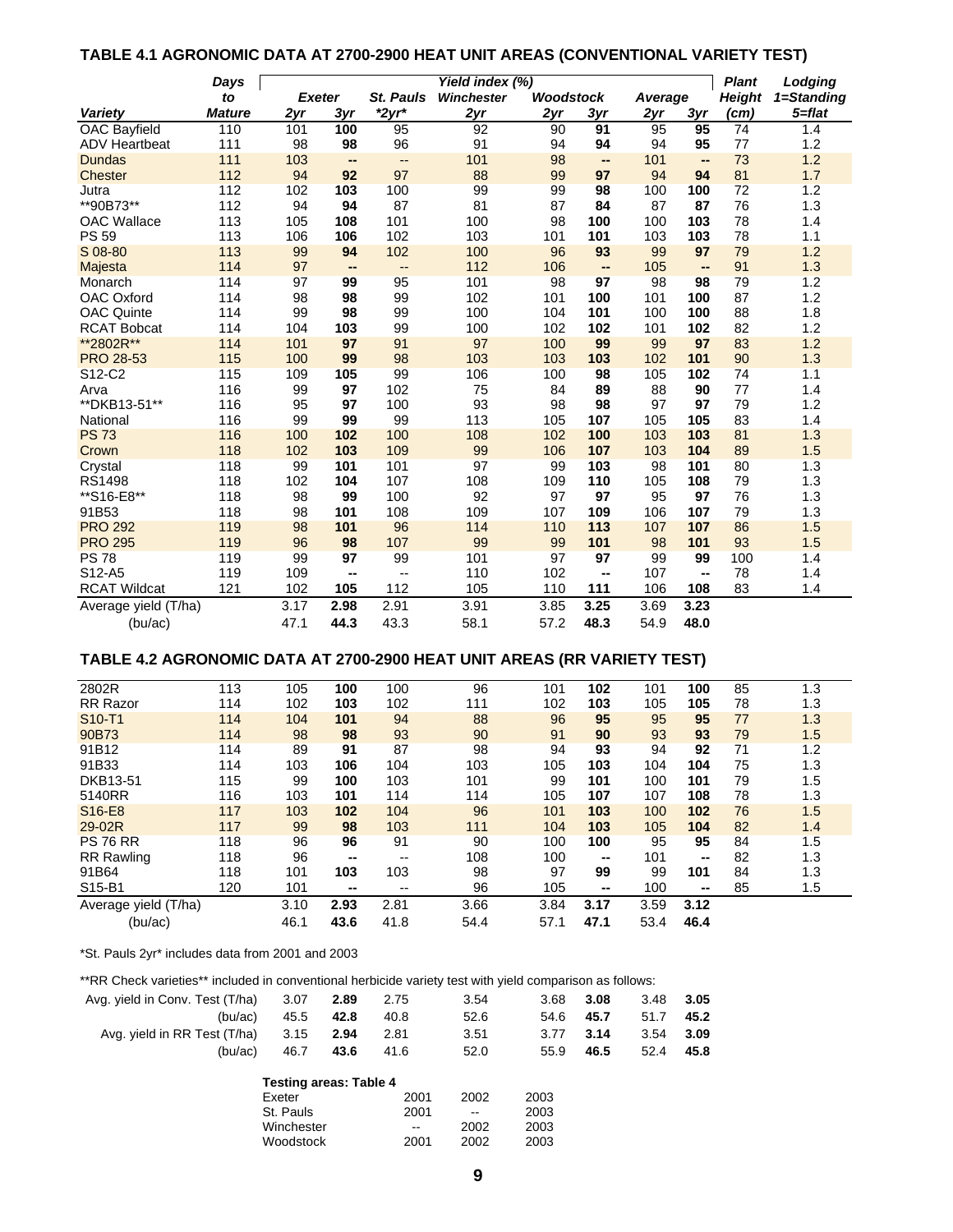# **TABLE 5.1 AGRONOMIC DATA AT 2900-3300 HEAT UNIT AREAS (CONVENTIONAL VARIETY TEST)**

|                      |               | Yield index (%) |      |               |         |                  |                                               |                    |      |              |         |                          |
|----------------------|---------------|-----------------|------|---------------|---------|------------------|-----------------------------------------------|--------------------|------|--------------|---------|--------------------------|
|                      | Days          | Clay            |      |               |         |                  | Loam                                          |                    |      | <b>Plant</b> | Lodging |                          |
|                      | to            | <b>Dutton</b>   |      | <b>Inwood</b> | Clay    | <b>Ridgetown</b> |                                               | <b>Talbotville</b> |      | Loam         |         | <b>Height 1=Standing</b> |
| <b>Variety</b>       | <b>Mature</b> | 2yr             | 2yr  | 3yr           | Average | 2yr              | 3yr                                           | 2yr                |      | 3yr Average  | (cm)    | 5=flat                   |
| Crown                | 104           | 106             | 101  | 96            | 100     | 100              | 99                                            | 105                | 105  | 101          | 73      | 1.2                      |
| <b>ISG2500</b>       | 106           | 95              | 100  | --            | --      | 107              | $\overline{\phantom{a}}$                      | 111                | --   | --           | 69      | 1.1                      |
| <b>PRO 30-02</b>     | 106           | 103             | 100  | 94            | 98      | 95               | 94                                            | 94                 | 94   | 94           | 69      | 1.1                      |
| Crescent             | 107           | 94              | 98   | 100           | 98      | 102              | 100                                           | 100                | 102  | 101          | 70      | 1.2                      |
| <b>Ivory</b>         | 107           | 102             | 107  | 104           | 103     | 102              | 102                                           | 104                | 105  | 103          | 64      | 1.0                      |
| <b>RCAT Legacy</b>   | 107           | 105             | 102  | 104           | 104     | 100              | 100                                           | 94                 | 96   | 98           | 63      | 1.3                      |
| Westag 97            | 107           | 109             | 102  | 105           | 107     | 103              | 105                                           | 102                | 106  | 105          | 69      | 1.2                      |
| ** AG1901**          | 108           | 95              | 103  | 102           | 99      | 98               | 97                                            | 101                | 101  | 99           | 81      | 1.4                      |
| <b>CK-01</b>         | 108           | 102             | 97   | --            | --      | 98               | --                                            | 95                 | --   | --           | 69      | 1.1                      |
| **S20-Z5**           | 108           | 97              | 95   | 96            | 96      | 97               | 95                                            | 89                 | 92   | 94           | 66      | 1.0                      |
| Chatham              | 109           | 95              | 99   | 96            | 96      | 100              | 102                                           | 101                | 102  | 102          | 68      | 1.2                      |
| <b>OAC Kent</b>      | 109           | 109             | 105  | 104           | 106     | 102              | 105                                           | 102                | 103  | 104          | 78      | 1.2                      |
| <b>RS2297C</b>       | 109           | 101             | 101  | 104           | 103     | 99               | 101                                           | 95                 | 98   | 100          | 67      | 1.3                      |
| 92M10                | 109           | 101             | 97   | 98            | 99      | 99               | 102                                           | 99                 | 100  | 101          | 77      | 1.3                      |
| <b>RCAT Appin</b>    | 110           | 96              | 93   | 96            | 96      | 101              | 100                                           | 104                | 105  | 102          | 71      | 1.2                      |
| <b>RCAT Dover</b>    | 110           | 102             | 107  | --            | --      | 104              | $\mathord{\hspace{1pt}\text{--}\hspace{1pt}}$ | 110                | --   | --           | 76      | 1.2                      |
| **RR Rodney**        | 110           | 95              | 99   | 101           | 99      | 100              | 101                                           | 103                | 102  | 102          | 74      | 1.2                      |
| Sinclair             | 110           | 93              | 105  | 103           | 99      | 96               | 95                                            | 98                 | 100  | 97           | 76      | 1.3                      |
| **92B38**            | 110           | 101             | 94   | 97            | 99      | 104              | 102                                           | 89                 | 92   | 98           | 76      | 1.1                      |
| <b>RS2595</b>        | 111           | 97              | 97   | 97            | 97      | 102              | 105                                           | 100                | 94   | 101          | 72      | 1.3                      |
| 92B61                | 112           | 102             | 96   | 102           | 102     | 91               | 96                                            | 104                | 102  | 98           | 76      | 1.8                      |
| Average yield (T/ha) |               | 2.38            | 2.26 | 2.32          | 2.35    | 4.23             | 4.18                                          | 2.88               | 2.63 | 3.40         |         |                          |
| (bu/ac)              |               | 35.4            | 33.6 | 34.5          | 34.9    | 62.9             | 62.2                                          | 42.8               | 39.1 | 50.6         |         |                          |

# **TABLE 5.2 AGRONOMIC DATA AT 2900-3300 HEAT UNIT AREAS (RR VARIETY TEST)**

| 106 | 89                   | 103  | 101                      | 96             | 95   | 93    | 105  | 100   | 96                       | 77 | 1.2 |
|-----|----------------------|------|--------------------------|----------------|------|-------|------|-------|--------------------------|----|-----|
| 106 | 99                   | 96   | $\sim$ $\sim$            | $\blacksquare$ | 99   | $- -$ | 83   | $- -$ | $\hspace{0.05cm}$        | 78 | 1.2 |
| 106 | 100                  | 106  | 103                      | 102            | 97   | 97    | 93   | 98    | 97                       | 69 | 1.0 |
| 107 | 98                   | 106  | 102                      | 101            | 94   | 96    | 106  | 104   | 99                       | 82 | 1.3 |
| 108 | 103                  | 103  | 103                      | 103            | 105  | 99    | 103  | 97    | 98                       | 70 | 1.0 |
| 108 | 103                  | 97   | 96                       | 99             | 100  | 99    | 95   | 95    | 97                       | 69 | 1.0 |
| 108 | 105                  | 94   | $\overline{\phantom{a}}$ | $\blacksquare$ | 100  | --    | 98   | --    | $\overline{\phantom{m}}$ | 67 | 1.1 |
| 109 | 105                  | 99   | 98                       | 101            | 98   | 95    | 102  | 102   | 98                       | 72 | 1.1 |
| 110 | 97                   | 99   | 100                      | 99             | 103  | 105   | 109  | 106   | 105                      | 74 | 1.0 |
| 110 | 99                   | 98   | 99                       | 99             | 99   | 102   | 98   | 95    | 99                       | 75 | 1.3 |
| 110 | 102                  | 99   | 99                       | 100            | 104  | 104   | 97   | 97    | 102                      | 77 | 1.1 |
| 111 | 100                  | 97   | 98                       | 99             | 102  | 106   | 103  | 98    | 103                      | 72 | 1.1 |
| 111 | 100                  | 103  | 101                      | 101            | 105  | 104   | 107  | 108   | 106                      | 78 | 1.3 |
|     | 2.41                 | 2.11 | 2.24                     | 2.31           | 4.21 | 4.11  | 2.87 | 2.64  | 3.38                     |    |     |
|     | 35.8                 | 31.4 | 33.3                     | 34.3           | 62.6 | 61.1  | 42.7 | 39.3  | 50.3                     |    |     |
|     | Average yield (T/ha) |      |                          |                |      |       |      |       |                          |    |     |

\*\*RR Check varieties\*\* included in conventional herbicide variety test with yield comparison as follows:

| Avg. yield in Conv. Test (T/ha) 2.31 2.22 2.30<br>(bu/ac) 34.2 32.9 34.1        |                |  | 2.30<br><b>34.1</b> 62.5 61.5 40.9 37.7 |  | 4.21 4.14 2.75 2.54 | 3.34<br>49.6 |
|---------------------------------------------------------------------------------|----------------|--|-----------------------------------------|--|---------------------|--------------|
| Avg. yield in RR Test (T/ha) 2.41 2.11 2.23 2.30 4.22 4.15 2.92 2.65<br>(bu/ac) | 35.8 31.3 33.1 |  | <b>34.2</b> 62.7 61.6 43.3 39.3         |  |                     | 3.40<br>50.5 |

### **Testing areas: Table 5** Dutton -- 2002 2003 Inwood 2001 2002 2003 Ridgetown 2001 2002 2003 Talbotville 2001 2002 2003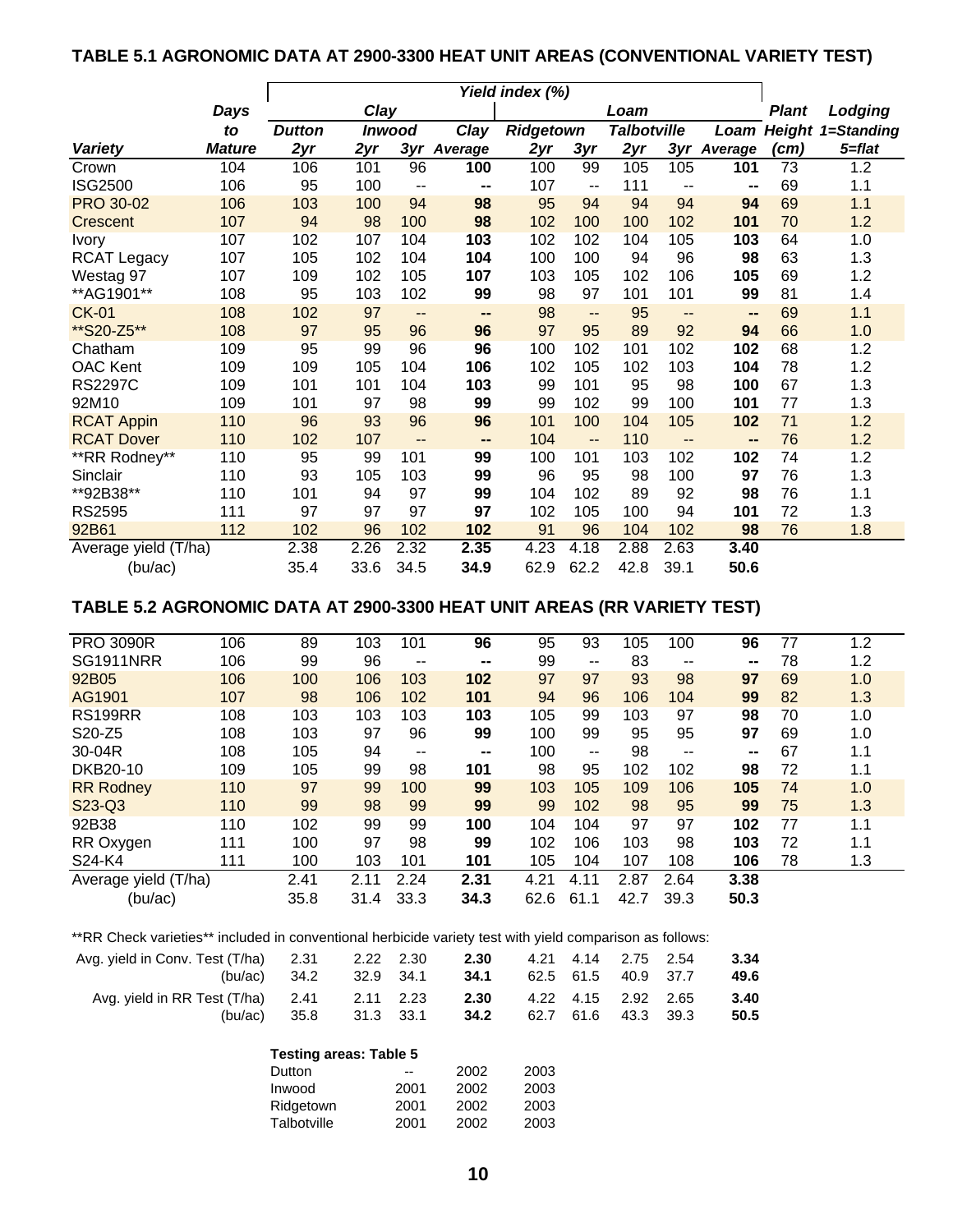# **TABLE 6.1 AGRONOMIC DATA AT 3300-3500 HEAT UNIT AREAS (CONVENTIONAL VARIETY TEST)**

|                      |               |      | Yield index (%) |          |      |                |                |      |      |               |         |       |                          |
|----------------------|---------------|------|-----------------|----------|------|----------------|----------------|------|------|---------------|---------|-------|--------------------------|
|                      | Days          |      |                 | Clay     |      |                |                |      | Loam |               |         | Plant | Lodging                  |
|                      | to            |      | <b>Tilbury</b>  | Woodslee |      | <b>Clay</b>    | <b>Chatham</b> |      |      | <b>Malden</b> | Loam    |       | <b>Height 1=Standing</b> |
| <b>Variety</b>       | <b>Mature</b> | 2yr  | 3yr             | 2yr      | 3yr  | <b>Average</b> | 2yr            | 3yr  | 2yr  | 3vr           | Average | (cm)  | 5=flat                   |
| <b>RCAT Legacy</b>   | 108           | 97   | 97              | 103      | 102  | 100            | 98             | 100  | 101  | 101           | 100     | 62    | 1.2                      |
| Chatham              | 109           | 101  | 98              | 94       | 95   | 96             | 97             | 90   | 94   | 96            | 93      | 71    | 1.0                      |
| <b>OAC Kent</b>      | 110           | 98   | 95              | 105      | 103  | 100            | 101            | 102  | 110  | 105           | 104     | 79    | 1.2                      |
| <b>RCAT Appin</b>    | 110           | 94   | 93              | 93       | 98   | 96             | 91             | 92   | 100  | 99            | 96      | 74    | 1.1                      |
| <b>RCAT Dover</b>    | 111           | 97   | 99              | 103      | 104  | 102            | 103            | 103  | 98   | 100           | 102     | 78    | 1.1                      |
| Starburst            | 112           | 97   | 96              | 103      | 100  | 98             | 101            | 99   | 97   | 96            | 98      | 77    | 1.1                      |
| <b>ISG2686</b>       | 113           | 93   | 92              | 95       | 95   | 94             | 100            | 97   | 99   | 98            | 98      | 70    | 1.1                      |
| 92B61                | 113           | 102  | 106             | 102      | 96   | 100            | 100            | 101  | 97   | 103           | 102     | 80    | 1.4                      |
| <b>PS 95</b>         | 114           | 108  | 109             | 104      | 107  | 108            | 108            | 110  | 99   | 100           | 105     | 77    | 1.2                      |
| AV2261               | 115           | 105  | 107             | 105      | 106  | 107            | 99             | 99   | 106  | 105           | 102     | 79    | 1.2                      |
| <b>RCAT Staples</b>  | 115           | 108  | 105             | 93       | 98   | 101            | 100            | 101  | 101  | 102           | 102     | 85    | 1.2                      |
| 9305                 | 115           | 91   | 95              | 97       | 96   | 96             | 94             | 92   | 93   | 96            | 94      | 79    | 1.1                      |
| AV1289               | 116           | 91   | 96              | 98       | 99   | 98             | 99             | 97   | 100  | 98            | 98      | 72    | 1.1                      |
| **Breeze**           | 116           | 100  | 99              | 98       | 97   | 98             | 100            | 102  | 107  | 103           | 103     | 80    | 1.2                      |
| **S29-C9**           | 117           | 105  | 107             | 103      | 102  | 104            | 105            | 105  | 99   | 99            | 102     | 87    | 1.3                      |
| **93B09**            | 119           | 112  | 106             | 104      | 100  | 102            | 103            | 108  | 96   | 99            | 103     | 75    | 1.0                      |
| Average yield (T/ha) |               | 2.36 | 2.22            | 3.00     | 2.84 | 2.53           | 3.59           | 3.21 | 3.75 | 3.80          | 3.50    |       |                          |
| (bu/ac)              |               | 35.1 | 33.0            | 44.6     | 42.2 | 37.6           | 53.4           | 47.7 | 55.8 | 56.5          | 52.0    |       |                          |

## **TABLE 6.2 AGRONOMIC DATA AT 3300-3500 HEAT UNIT AREAS (RR VARIETY TEST)**

| 92B38                | 109 | 100  | 97                | 106  | 101  | 100                          | 102       | 104  | 103  | 102  | 103  | $\overline{79}$ | 1.1 |
|----------------------|-----|------|-------------------|------|------|------------------------------|-----------|------|------|------|------|-----------------|-----|
| RCAT 22R1            | 110 | 100  | 101               | 103  | 98   | 99                           | 103       | 101  | 94   | 93   | 97   | 73              | 1.0 |
| S24-K4               | 110 | 110  | 104               | 110  | 103  | 104                          | 106       | 107  | 107  | 103  | 105  | 81              | 1.4 |
| S26-H <sub>2</sub>   | 111 | 90   | $\qquad \qquad -$ | 96   | --   | $\qquad \qquad \blacksquare$ | 94        | --   | 96   | --   | --   | 86              | 1.3 |
| <b>DKB26-52</b>      | 112 | 100  | 93                | 105  | 102  | 98                           | 98        | 98   | 105  | 102  | 100  | 87              | 1.4 |
| <b>RR Renwick</b>    | 112 | 113  | 109               | 104  | 106  | 107                          | 100       | 100  | 107  | 104  | 102  | 78              | 1.2 |
| 92B62                | 112 | 89   | 90                | 95   | 95   | 92                           | 96        | 94   | 91   | 92   | 93   | 76              | 1.2 |
| <b>Breeze</b>        | 113 | 101  | 99                | 105  | 103  | 101                          | 102       | 101  | 102  | 99   | 100  | 80              | 1.1 |
| <b>PS 96 NRR</b>     | 113 | 92   | 91                | 107  | 102  | 97                           | 98        | 94   | 102  | 100  | 97   | 76              | 1.0 |
| <b>RR Raleigh</b>    | 113 | 109  | 108               | 98   | 100  | 104                          | 101       | 100  | 102  | 105  | 102  | 87              | 1.4 |
| 26R                  | 113 | 94   | 100               | 94   | 97   | 98                           | 95        | 95   | 97   | 99   | 97   | 74              | 1.0 |
| <b>ADV Rocket RR</b> | 114 | 97   | $- -$             | 91   | --   | --                           | 100       | --   | 102  | --   | --   | 81              | 1.0 |
| 3201R                | 114 | 92   | 93                | 86   | 90   | 91                           | 97        | 96   | 93   | 94   | 95   | 86              | 1.2 |
| 32-03R               | 114 | 92   | $- -$             | 91   | --   | $\sim$ $\sim$                | 97        | --   | 92   | --   | --   | 86              | 1.1 |
| S29-C9               | 115 | 111  | 110               | 105  | 105  | 107                          | 103       | 102  | 105  | 103  | 102  | 89              | 1.4 |
| 93B09                | 116 | 112  | 105               | 104  | 100  | 102                          | 107       | 108  | 102  | 104  | 106  | 75              | 1.1 |
| Average yield (T/ha) |     | 2.27 | 2.18              | 2.96 | 2.81 | 2.49                         | 3.47      | 3.22 | 3.70 | 3.77 | 3.49 |                 |     |
| (bu/ac)              |     | 33.8 | 32.4              | 44.0 | 41.8 | 37.0                         | 51.6 47.9 |      | 55.0 | 56.1 | 51.9 |                 |     |

| **RR Check varieties** included in conventional herbicide variety test with yield comparison as follows: |  |  |  |  |
|----------------------------------------------------------------------------------------------------------|--|--|--|--|
|                                                                                                          |  |  |  |  |

| Avg. yield in Conv. Test (T/ha) 2.49 2.31 3.05 2.84 2.57 3.68 3.37 3.77 3.82 3.60 |  |  |                                                           |  |  |  |
|-----------------------------------------------------------------------------------|--|--|-----------------------------------------------------------|--|--|--|
|                                                                                   |  |  | (bu/ac) 36.9 34.2 45.2 42.1 38.2 54.6 50.1 56.0 56.6 53.3 |  |  |  |
| Avg. yield in RR Test (T/ha) 2.45 2.28 3.10 2.87 2.58 3.62 3.33 3.81 3.84 3.59    |  |  |                                                           |  |  |  |
|                                                                                   |  |  | (bu/ac) 36.3 33.8 46.0 42.6 38.2 53.7 49.4 56.5 56.9 53.2 |  |  |  |

## **Testing areas: Table 6**

| Tilbury  | 2001 | 2002 | 2003 |
|----------|------|------|------|
| Woodslee | 2001 | 2002 | 2003 |
| Chatham  | 2001 | 2002 | 2003 |
| Malden   | 2001 | 2002 | 2003 |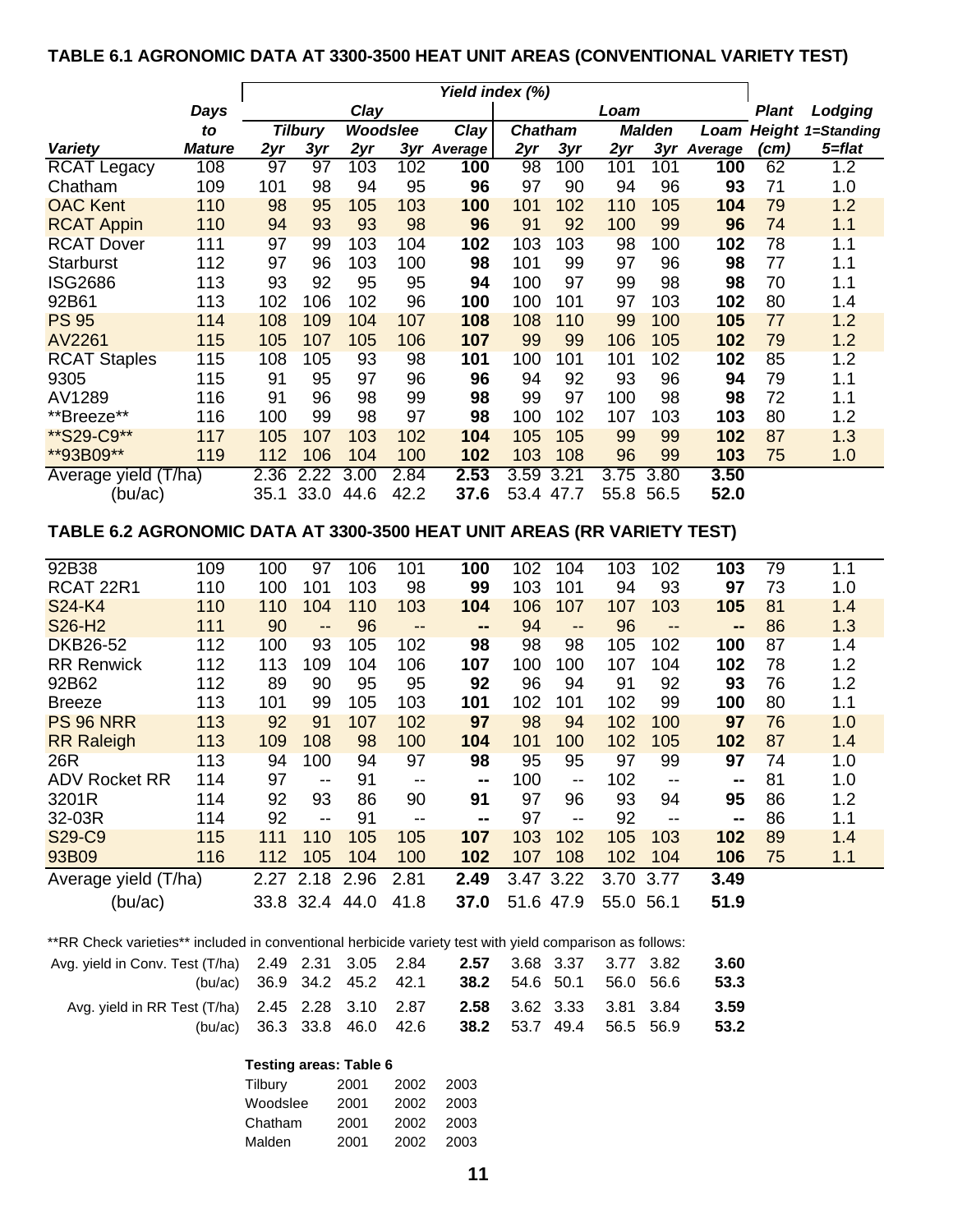# **TABLE 7. RESISTANT VARIETY PERFORMANCE IN SCN INFESTED FIELDS**

|                  |                              | Average of 6 Tests (2001-2003)             |                            | Average of 4 Tests (2002-2003) |  |
|------------------|------------------------------|--------------------------------------------|----------------------------|--------------------------------|--|
| <b>Variety</b>   | Days to<br><b>Maturity</b>   | <b>Yield Index</b><br>(%)                  | Days to<br><b>Maturity</b> | <b>Yield Index</b><br>(%)      |  |
| <b>SG1911NRR</b> | --                           | $\overline{\phantom{m}}$                   | 111                        | 110                            |  |
| <b>RS2297C</b>   | 112                          | 120                                        | 114                        | 113                            |  |
| Sinclair         | 113                          | 138                                        | 115                        | 134                            |  |
| DKB26-52         | 116                          | 138                                        | 117                        | 134                            |  |
| S26-H2           | --                           | $\overline{\phantom{m}}$                   | 118                        | 121                            |  |
| 92B62            | 115                          | 131                                        | 118                        | 124                            |  |
| 26R              | 118                          | 130                                        | 120                        | 121                            |  |
| 32-03R           | $- -$                        | $\overline{\phantom{m}}$                   | 122                        | 130                            |  |
| <b>PS 96 NRR</b> | --                           | $- -$                                      | 122                        | 132                            |  |
|                  | *Susceptible Yield Index is: | 100%                                       |                            | 100%                           |  |
|                  |                              | Susceptible Yield: 2.14 T/ha or 31.8 bu/ac |                            | 2.56 T/ha or 37.97 bu/ac       |  |

\* Susceptible Yield Index is based on 3 high yielding susceptible varieties. Test locations had moderate to very high (5,000 to >8,000 eggs/100g of soil) SCN infestations. Resistance source is PI88788 for all varieties.

# Test Locations & Soil Types - 2003 Trials

|                    |              | <b>Heat Unit</b> |                  | <b>Row Width</b> | <b>Seeding Rate</b> |
|--------------------|--------------|------------------|------------------|------------------|---------------------|
| Location           | <b>Table</b> | Rating           | <b>Soil Type</b> | (cm)             | (plant/ac)          |
| <b>Dundalk</b>     | 2            | 2400             | clay             | 35               | 200,000             |
| New Liskeard       | 2            | 2400             | clay             | 18               | 200,000             |
| Renfrew            | 2            | 2500             | clay             | 20               | 200,000             |
| Ottawa             | 3            | 2650             | clay loam        | 40               | 200,000             |
| <b>Brussels</b>    | 3            | 2650             | loam             | 38               | 200,000             |
| Elora              | 3            | 2550             | silt loam        | 35               | 200,000             |
| Winchester         | 3 & 4        | 2825             | clay loam        | 35               | 200,000             |
| St. Paul's         | 4            | 2750             | clay loam        | 35               | 200,000             |
| Woodstock          | 4            | 2700             | clay loam        | 35               | 200,000             |
| Exeter             | 4            | 2900             | clay loam        | 38               | 200,000             |
| <b>Talbotville</b> | 5            | 2900             | clay loam        | 35               | 200,000             |
| Ridgetown          | 5            | 3250             | clay loam        | 43               | 160,000             |
| Inwood             | 5            | 3050             | clay             | 43               | 200,000             |
| Palmyra            | 5            | 3100             | clay             | 43               | 200,000             |
| Tilbury            | 6            | 3350             | clay             | 43               | 200,000             |
| Woodslee           | 6            | 3400             | clay             | 45               | 200,000             |
| Chatham            | 6            | 3300             | clay loam        | 43               | 160,000             |
| Malden             | 6            | 3400             | clay loam        | 45               | 185,000             |